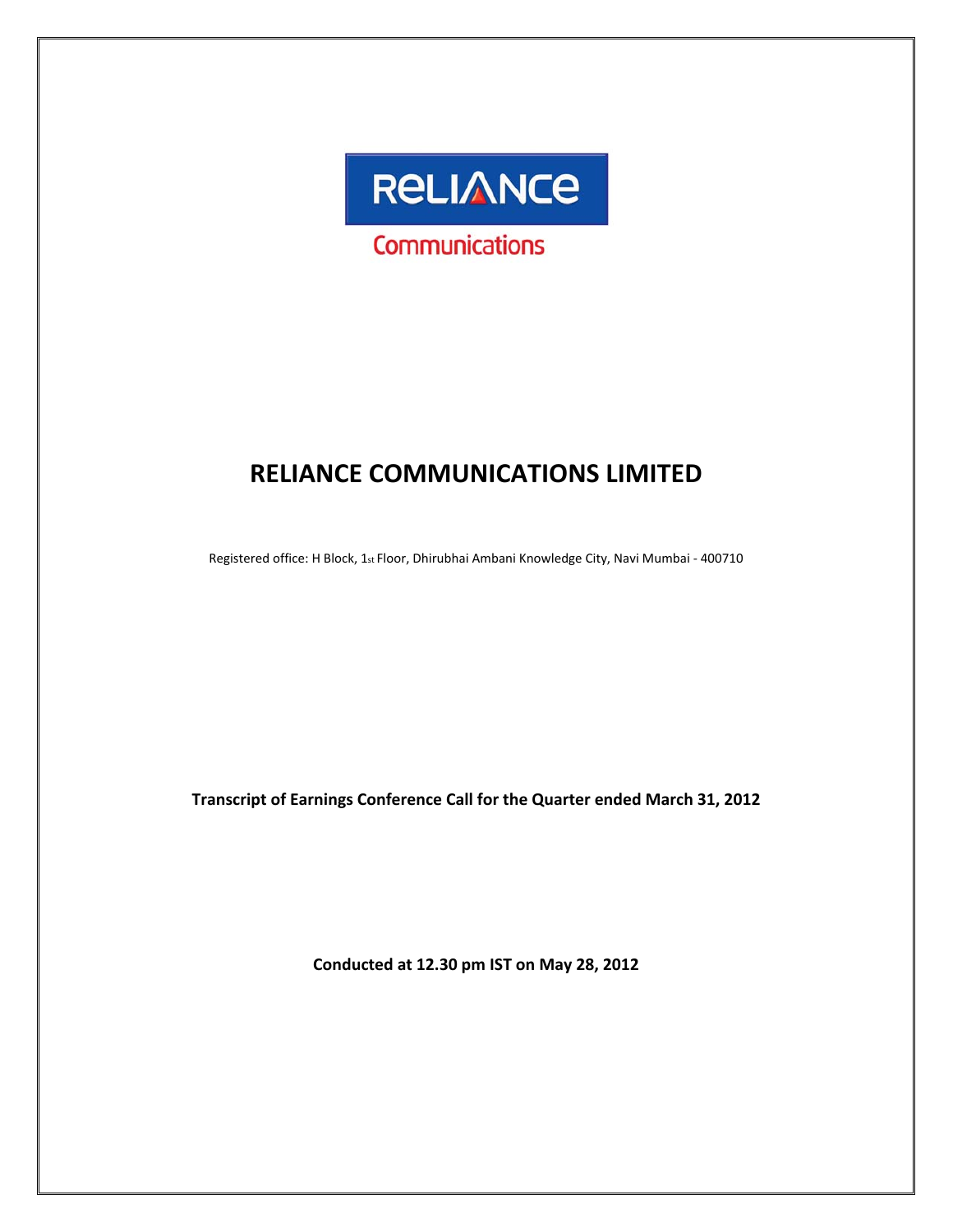# **Operator:**

Thank you for standing by and welcome to Reliance Communications' global earnings conference call on the Reliance Audio Conferencing platform.

This is Hema, the moderator for this conference.

At this time, all the participants are in listen-only mode. There will be a presentation followed by a question and answer session at which time if you wish to ask a question, please press \*1 on your telephone. Please be advised, this conference is being recorded today.

Today, we have the senior management team from Reliance Communications led by Mr. Punit Garg along with other colleagues namely Mr. Shamik Das, Mr. Sanjay Behl, Mr. Arvind Narang, Mr. Hasit Shukla and Mr. Suresh Rangachar.

The call will begin with some key observations by Mr. Punit Garg followed by a question and answer session. I must remind you that the overview and discussions today may include some forward‐looking statements that must be viewed in conjunction with the risks that the company faces.

I hand over the call now to Mr. Punit Garg. Thank you.

# **Punit Garg:**

Thank you, Hema.

It is a pleasure to once again welcome you all to this earnings call to discuss Reliance Communications' financial performance for the quarter ended March 31st, 2012.

On Saturday i.e. May 26th 2012, our Board of Directors adopted the audited results for the financial year 2011‐12 ending March 31st, 2012. The Media Statement, Quarterly Report and The Results have been uploaded on our web site and I Hope you got a chance to go through the same.

Let me start by sharing the key highlights for the quarter:

- 1. **Revenue:** RCOM consolidated revenue stood at Rs. 5,310 crore, as against Rs. 5,055 crore in Q3, up by 5%
- **EBIDTA:** RCOM consolidated EBIDTA margin at 30.7%, amongst the highest in the industry
- **Wireless Revenue:** RCOM wireless revenue stood at Rs. 4,506 crore, as against Rs. 4,447 crore in Q3, up by 1.3%. We have not booked Etisalat DB (EDB) tower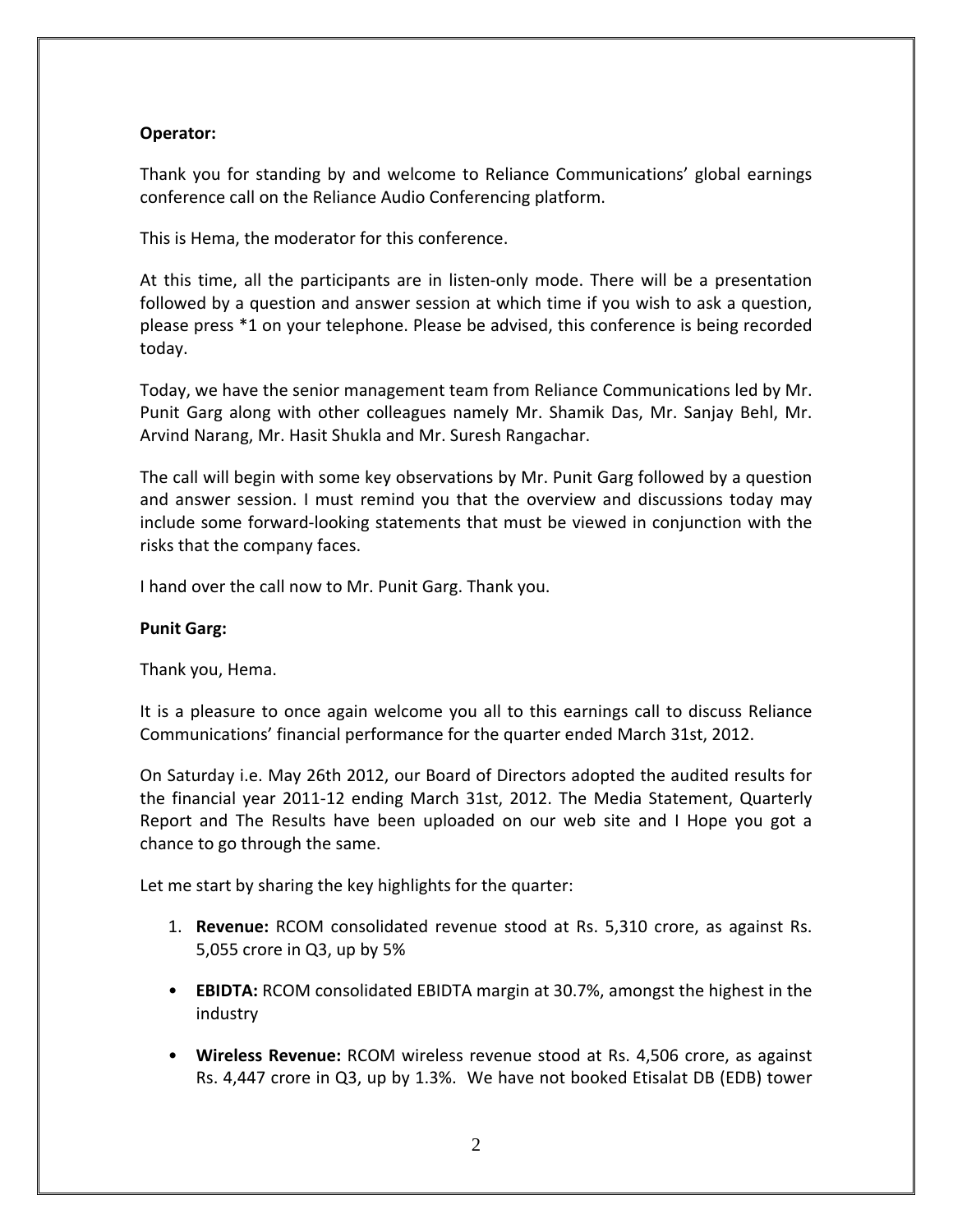tenancy revenues in the current quarter, if included, the 4Q wireless revenue would have been higher by 4.3% as compared to previous quarter

- **RPM:** Our RPM stood at healthy 43.6 paisa, amongst the highest in the industry. We have successfully achieved RPM stability amidst increasing competition and over supply of minutes in market place. Our total RPM drop over last 8 quarters has been 1% vs. significantly higher drop for rest of the players in the industry
- **GEBU Revenue and EBIDTA:** In our Global Enterprise Business Unit, we achieved revenue of Rs. 2,440 crore as compared to Rs. 2,352 crore in Q3, a growth of 3.7% and increased EBIDTA to Rs. 589 crore as compared to Rs. 569 crore in Q3, a growth of 3.5% quarter on quarter.
- 2. **Free Cash Flow and debt management:** RCOM continues to be Free Cash Flow positive in this quarter. This financial year is the first full year of positive free‐ cash‐flow, and this trend shall continue in succeeding years.
- All major projects have been implemented and peak capex is behind us. All future Capex requirements are only incremental and focused on network quality, capacity, enterprise data center and wireless data growth
- During the quarter, RCOM paid its FCCB's worth US\$ 1.18 billion (approximately Rs. 5,825 crore) and refinanced it by entering into an agreement with Industrial and Commercial Bank of China Ltd. (ICBC), China Development Bank Corporation (CDB) and Export Import Bank of China (EXIM). RCOM is benefiting from extended Loan Maturity of 7 years and an attractive interest cost of about 5%. This is the largest refinancing in the history of FCCBs by any Indian Corporate.
- We are evaluating a potential initial public offering and listing in Singapore of our subsea telecommunications infrastructure network business, through a Singapore business trust.
- Now an update on Infratel transaction, we continue to engage with potential investors in order to complete the transaction and DoT & TRAI are working on issues related with Spectrum Auctions and Licensing Guidelines. Once the clarity emerges on various pending regulatory issues, then transaction will proceed further.

# **Financial Performance:**

- Consolidated Revenue at Rs. 5,310 crore against Rs. 5,055 crore (q-o-q), a growth of 5% over last quarter
- EBIDTA at Rs. 1,632 crore as against Rs. 1,614 crore in last quarter, a growth of 1.1% quarter on quarter
- EBIDTA margin at 30.7% is one of the highest in the industry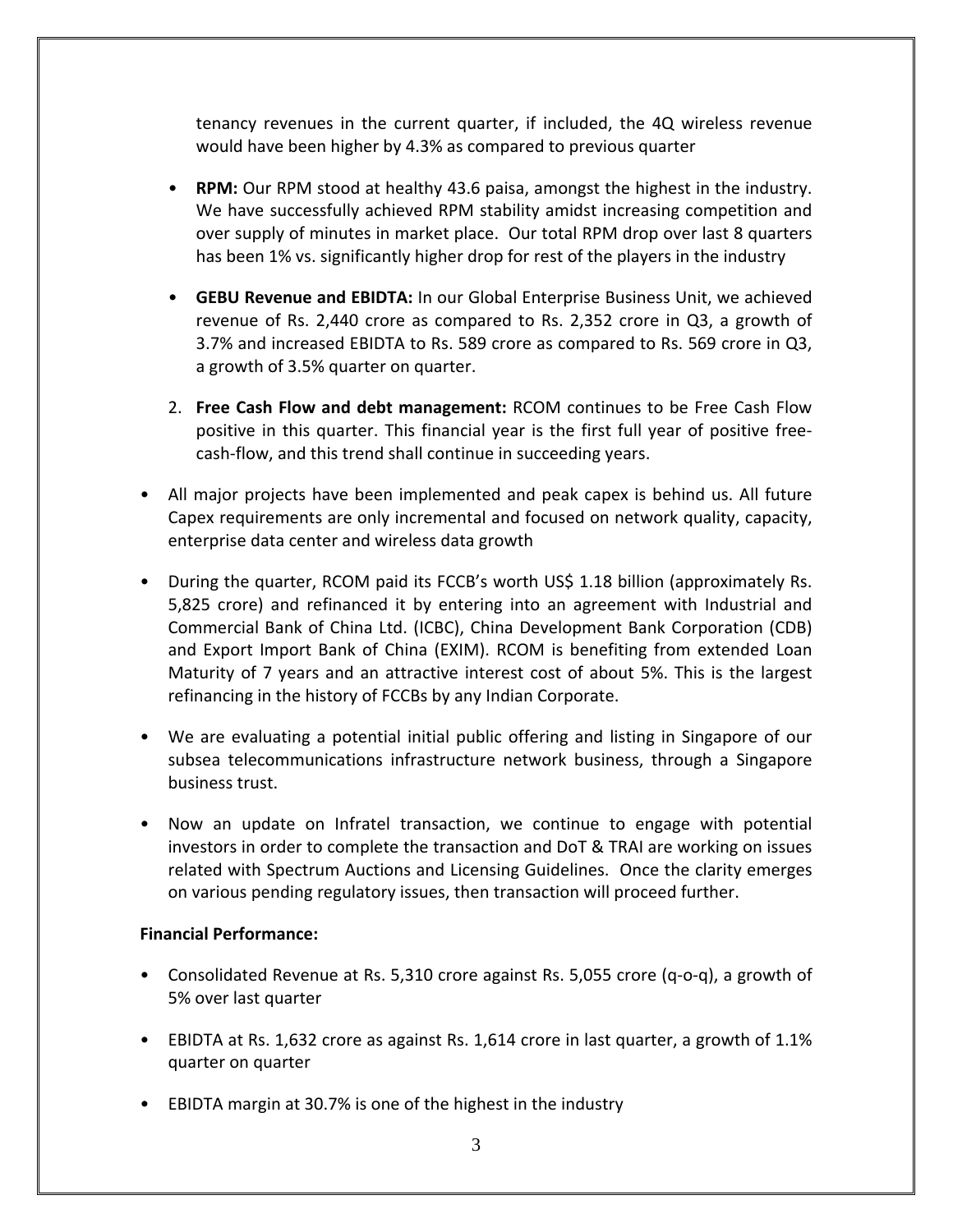- Net profit of Rs. 332 crore, against Rs. 186 crore in Q3, up by 78%
- On the capex front, we have spent Rs. 433 crore during Q4.

Let me brief you on some of the initiatives taken by RCOM, which shall have positive impact on RCOM's performance:

- 1. **RCOM – Google Partnership:** Reliance Communications has always been a pioneer in innovating and re‐inventing the telecom ecosystem in the country. In our endeavor to provide unique value propositions to our customers, we have tied up with Google to exclusively market Android devices in India over our superior 3G network for the next 2 years. Through this strategic collaboration with Google, we will market the Android mobile operating system and Google Mobile Services in order to promote the usage of Android devices in the country. In line with other such collaborations in mature markets like USA, Japan and Australia, Google has associated with RCOM to leverage the pan India high quality Reliance network, especially the superior Reliance 3G network along with the fastest growing Android mobile platform to deliver leading‐edge mobile applications, services and devices.
- 2. **Reliance 3G and CDMA Tablets:** The market is witnessing an explosive growth in the Tab market and with the launch of 'Reliance 3G Tab' we are now an established player with substantial market share of Tablet market. There was an express need from the Enterprise Segment for a Tablet that will allow seamless roaming across the country. Embracing the success of the Reliance 3G Tab, we have launched India's first CDMA Tab. With this launch, Reliance not only emerges as the first telecom operator in India to offer Tablets on both the 3G and CDMA networks but it further strengthens its leadership position in the space. The Reliance CDMA Tab is supported by its superior high speed CDMA network having presence in over 1,000 towns in the High Speed Data mode and over 20,000 towns on 1x mode across 22 circles in the country providing seamless Pan India connectivity. The device is priced attractively at Rs. 12,999 and is further bundled with attractive monthly and annual data plans.
- 3. **TRAI Quality of Service Report:** It has been our constant endeavor to provide a high standard of customer and network experience across all our services. To deliver this experience and meet the growing expectations, we have gradually enhanced our network capabilities through various initiatives and improvement programs over the last one year. This is also recognized by the apex industry body TRAI on calibrating 'Quality of Service'. We are pleased to share that as per QoS report published on April 13th, 2012; RCOM has met TRAI's QoS criteria in ALL the 22 circles. TRAI has rated RCOM's network as No.1 in 18 out of 22 circles for 'Lowest Call Drop Rate' across operators and also rated amongst Top 3 in 18 out of 22 circles for 'Best Call Set‐up Success Rate'.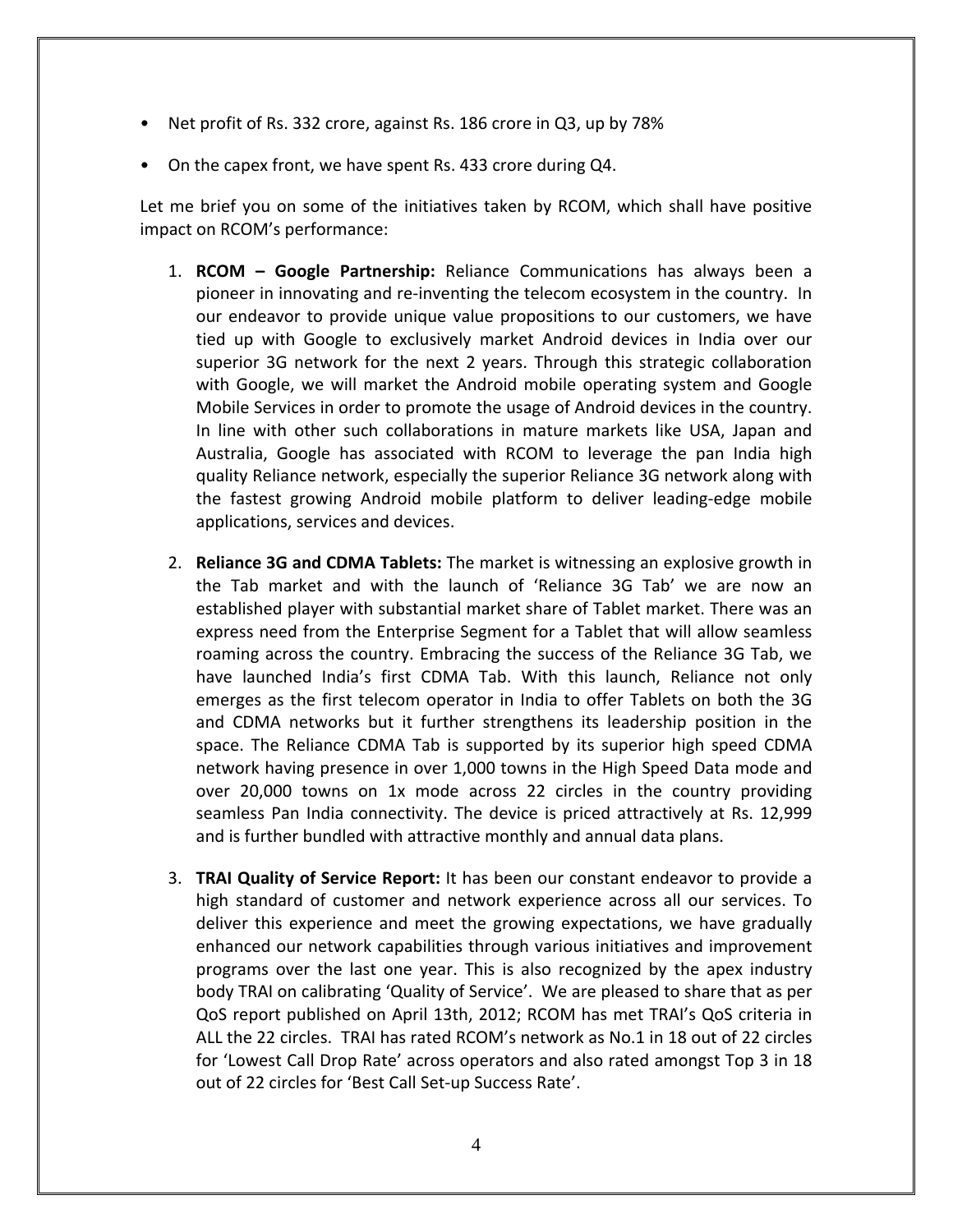# **Industry update and Key regulatory developments**

Last quarter, honorable Supreme Court pronounced its judgment cancelling 122 licenses issued after 10th January, 2008. This has not reduced the competitive intensity in the market place, which continues to remain highly competitive and is already reeling under inflationary cost pressures and over supply of minutes.

Overall, in the 4th quarter, the new subscriber acquisitions have remained steady for the Industry. The industry added 22 million wireless subscribers as compared to 21 million in Q3. The total wireless subscriber base as on 31st March 2012 stands at 911.5 million. For RCOM also, subscriber acquisitions have been in‐line with the industry in the fourth quarter. We added 3.0 million subscribers in the quarter. RCOM's total subscriber base stands at over 153 million, maintaining a share of 16.8% of total customers.

Recently, the Telecom Regulatory Authority of India came out with recommendations on auction of spectrum and other related issues. RCOM's views on these recommendations have been expressed through AUSPI and our response to the TRAI's consultation on the subject is available in the public domain. We are constructively engaged in the consultation process and we do hope that the outcome is going to be forward looking and positive for both, the consumer and the telecom sector. We look forward for a level playing field with equality for all operators and thus removing distortions in various areas in the past. We would like to mention that at this stage, these are recommendatory in nature and a final decision will be taken by Department of Telecommunications and Empowered Group of Ministers.

# **Let me now share with you the financial and operational performance of our wireless business.**

- Wireless revenue for the quarter stands at Rs. 4,506 crore, against Rs. 4,447 crore in Q3, up by 1.3%; on comparable basis up by 4.3%
- EBIDTA stands at Rs. 1,202 crore against Rs. 1,182 crore
- We have continued our increased focus on data: we now provide high speed data coverage in over 1,300 towns
- We serve over 20 Mn data customers and  $\sim$  3.2 Mn active 3G customers, which is highest in the industry
- With this footprint and superior quality network, RCOM leads the 3G data market space and would continue to drive this consistently. Our non-voice revenue contribution to overall revenues is at 20% and amongst the highest in the industry.

I would like to share some important developments in the Wireless business segment during the quarter: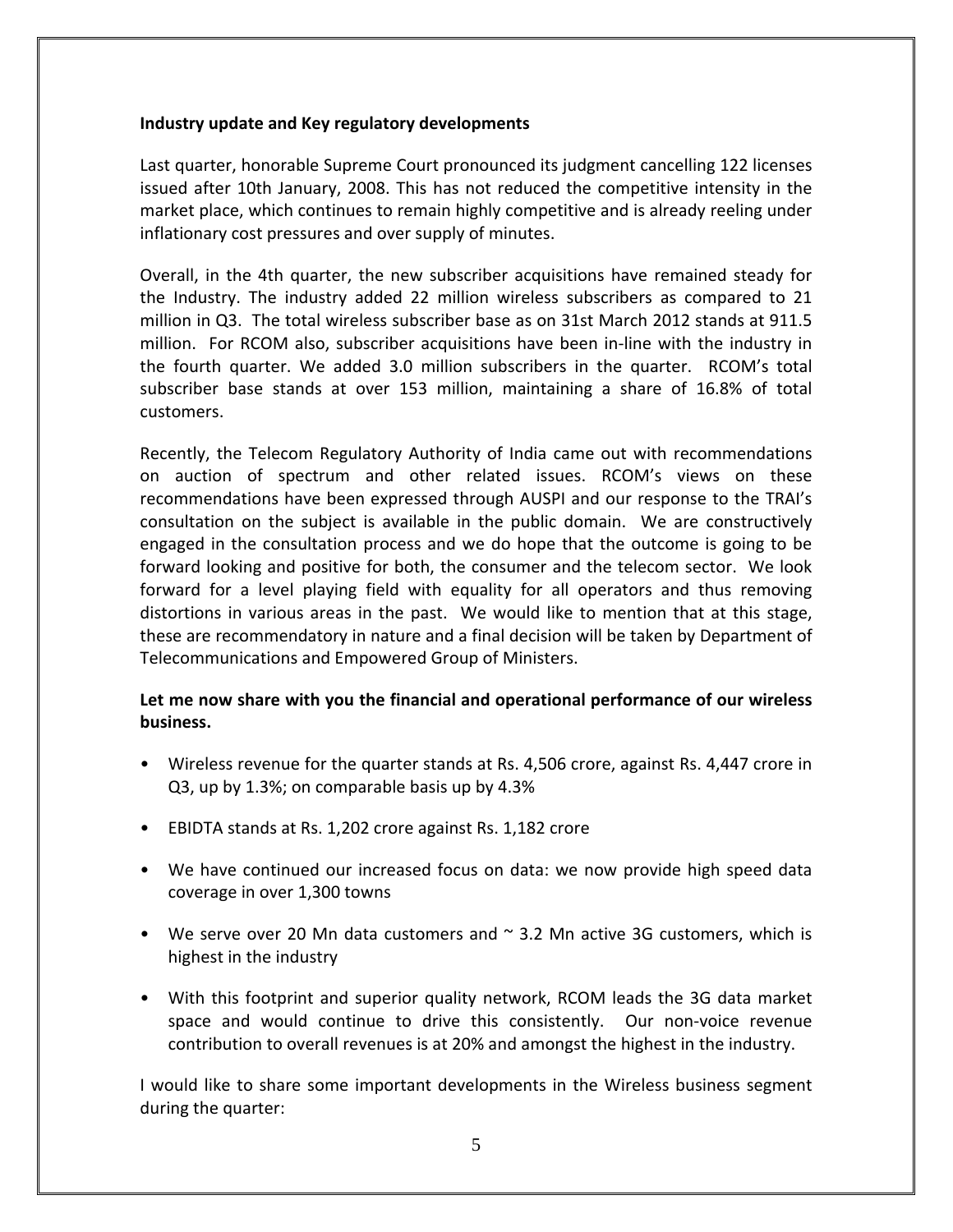1. **Wire Free India:** In line with our 'Wire‐free India' vision and leadership position in providing wireless broadband products and services in the country, RCOM is now the only nationwide private operator to offer seamless Wireless Broadband experience on its own network in over 1,300 top towns across the country as of March 31, 2012 including key metros. This includes about 333 towns in 13 circles (including Delhi, Mumbai and Kolkata) in 3G and over 1,000 towns on HSD Network.

This coupled with our extensive 1X Data presence offering high quality internet connectivity in 20,000 towns has positioned RCOM extremely well to take advantage of the rapid increase in data consumption across the country.

- 2. **My Best Plan:** RCOM launched "My Best Plan" across India on both HSD and 3G platforms. With this product, the customer will only pay for the actual data usage. The plan automatically adapts to the customer's usage pattern and charges the lowest bill amount for the data he has used. With this plan, we intend to reduce customer's bill shock and thus increase customer stickiness on RCOM Network.
- 3. **Image‐based CAF processing:** We launched industry's first image‐based CAF Processing Process enabling the fulfillment process in CRM, based on scanned image of CAF instead of the physical document. With this, there is reduced processing time due to real‐time image transfer from remotest distributor to Central CAF Processing Unit. Customer queries on CAF Quality can be addressed the same day by the distributor due to on‐line visibility of CAF Status, thus enabling customer servicing with cost efficiency. This is a futuristic technology which can be extended to fetch CAF images from retailers in the future.

# **Let me now cover the non‐wireless businesses.**

In our Global Enterprise Business Unit, we achieved revenue of Rs. 2,440 crore as compared to Rs. 2,352 crore in Q3, a growth of 3.7% and increased EBIDTA to Rs. 589 crore as compared to Rs. 569 crore in  $Q_3$ , a growth of 3.5% quarter on quarter.

# **Carrier Business**

Fourth quarter witnessed strong sales order booking in Carrier Data business. We have booked sales orders of Rs 364 crore in Q4 FY 2011‐12.

We launched a new Ultra Low Latency (ULL) route on FA‐1. This express route, designed with specific end points at US and UK, offers the lowest Round Trip Delay (RTD) of 65 ms for high frequency algorithmic trading communities to conduct their transactions seamlessly and securely. With the introduction of our new ULL route on FA‐1 North we are now best positioned to open a world of opportunities for our customers, especially from the world's leading financial services firms, in meeting their ultra low latency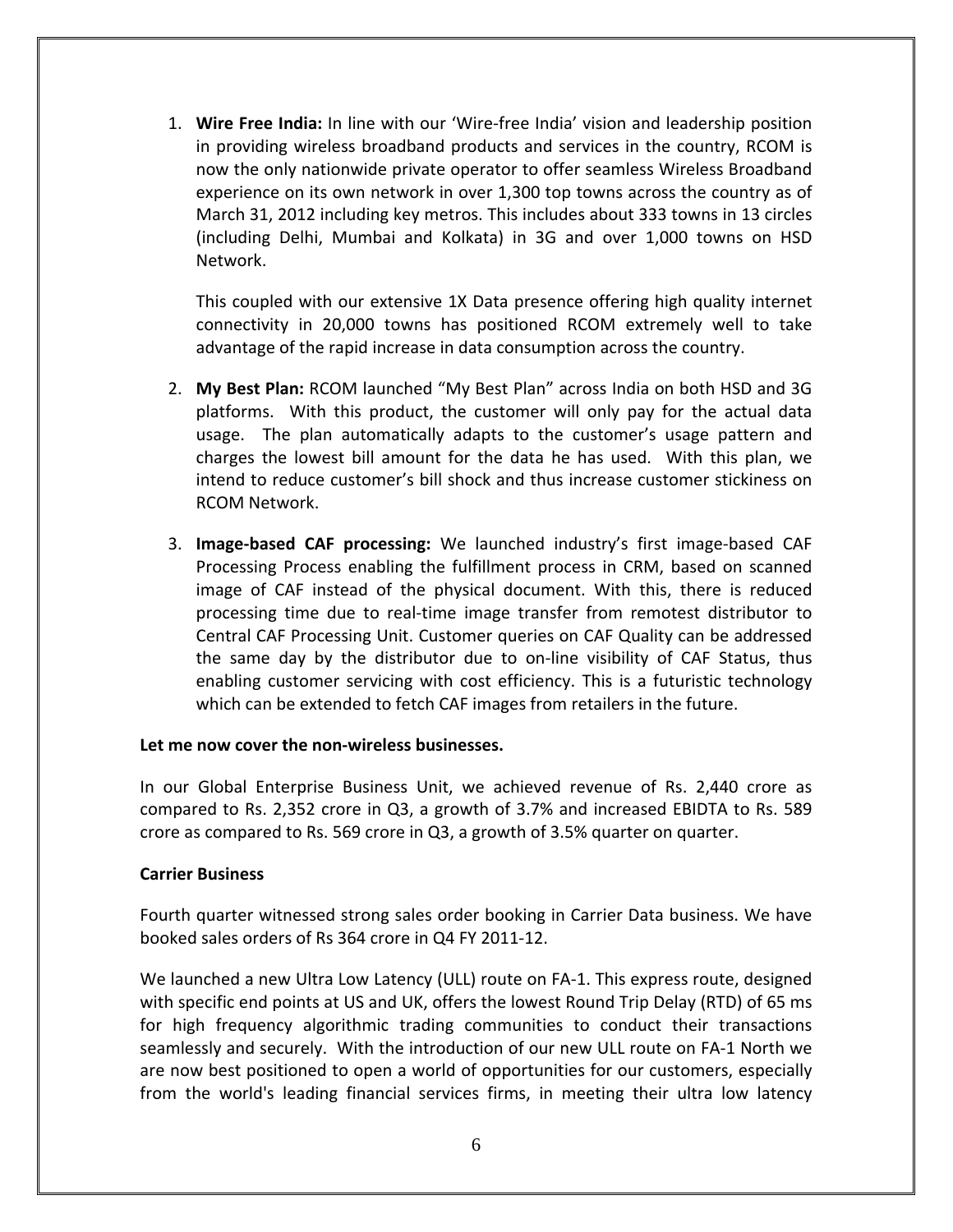requirements to gain a significant market advantage. This offering also allows us to deliver superior value to customers seeking our connectivity services for Content Delivery Network (CDN), Disaster Recovery, and Storage Area Networking.

The demand for higher IP Transit bandwidth (Gbps) has been increasing continuously due to rising broadband penetration and increasing use of multimedia rich Internet content. In order to support increasing Internet bandwidth requirements, high end carrier grade routers have been deployed at the Tokyo, Taipei, Hong Kong, Mumbai, Dubai, Paris, London and New York IP POPs. These high end routers support Terabit bandwidth with 10 GigE ports.

We have also augmented 320Gbps capacity each on North and South route & added further 300Gbps capacity within the Gulf loop to meet the growing demands for capacity from our customers.

In the National Long Distance business, we signed orders of more than Rs. 106 crore primarily from Bandwidth sales to private service providers.

# **Enterprise Business**

In India, USA and Europe, we have received sales orders of over Rs 350 crore in Q4 FY2011‐12.

The Enterprise service business continues to win big deals in India. In India, Enterprise business has signed contracts of over 800 crore and added more than 100 new logos.

We are empanelled as an ISP for the prestigious UID project. This strengthens our commitment to provide seamless connectivity services for UID Enrolment Agencies, across India.

We remain preferred integrated solution provider for Enterprises and Multinational companies in India and abroad.

We continue to bringing in leading edge services like Application Aware Networking, Managed Security services and Cloud based services like Managed Storage, Software as a Service for our Customers.

Our Q‐o‐Q success in the government vertical continued as we bagged order to provide Internet (DIA) and leased line services to National Information Center and Unique Identification Authority of India among other orders. We have acquired several other logos in the Enterprise space notably, (i) Some of the most reputed banks in India (ii) One of the leading service provider of conferencing solution (iii) a leading Indian travel company (iv) Top reputed IT companies having world‐wide reach.

We expect strong and continued growth in the Carrier and Enterprise space from both India and outside India. A strong sales pipeline in the carrier business driven by an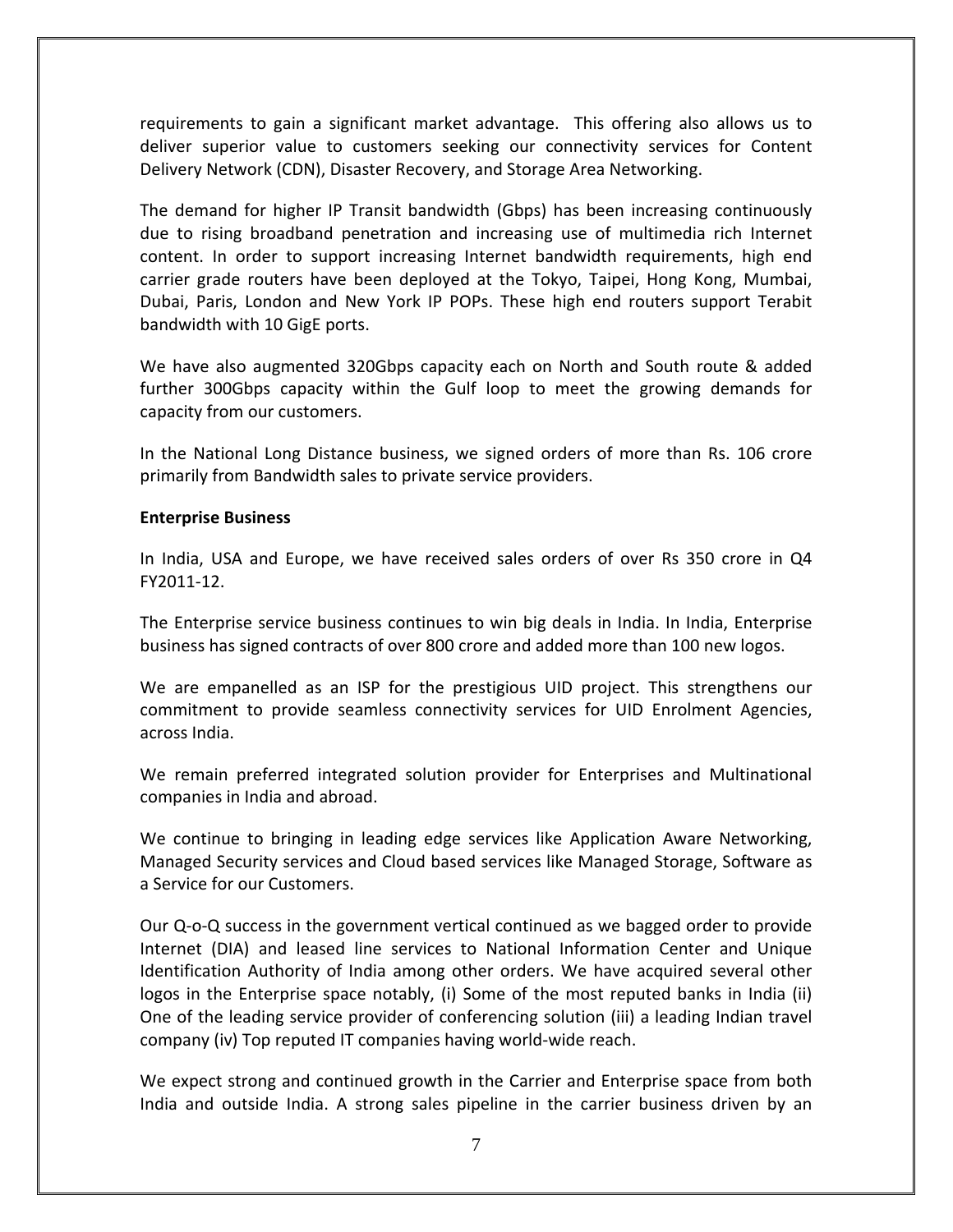increasing demand of bandwidth in Europe, Middle East and Asia will drive top line and profitability. India business will continue to focus on winning key orders and projects in its key verticals, the Government and Financial services.

# **On to Capex:**

On the overall capex front, during the year, we have spent Rs. 1,499 Crore, which is in line with our guidance of Rs.1,500 crore for FY12.

Similar to FY2011, our FY2012 capex has been funded through internal accruals. With the peak capex behind us, we would continue to stretch and sweat our assets to produce higher productivity and invest optimally in high growth areas like data services, to enhance value for all stakeholders. We are expecting to spend Rs. 1,500 crore on capital expenditure during FY13 and shall continue to generate free cash flows. All our future capex requirements will continue to be met through internal accruals.

# **To summarise:**

- 1. We are at the forefront of creating "Wire‐free India" by offering seamless wireless broadband experience in over 1,300 towns across the country.
- 2. We have partnered with Google to exclusively market Android devices in India for the next two years
- 3. We are driving growth of paid minutes and have maintained a healthy RPM for last 8 quarter
- 4. Maintaining healthy trend in our Global Enterprise business backed by robust demand for bandwidth, managed services and enterprise outsourcing
- 5. We continue to deliver strong margins at 30.7% EBIDTA and are FCF positive for the quarter & for the year.

Finally, I would like to say that RCOM will pursue strategies that shall help the company to achieve profitable growth through innovative product portfolio, superior network experience and customer centric approach.

Thank you.

And I would now like to hand you back for the Q&As.

# **Moderator:**

Thank you Sir.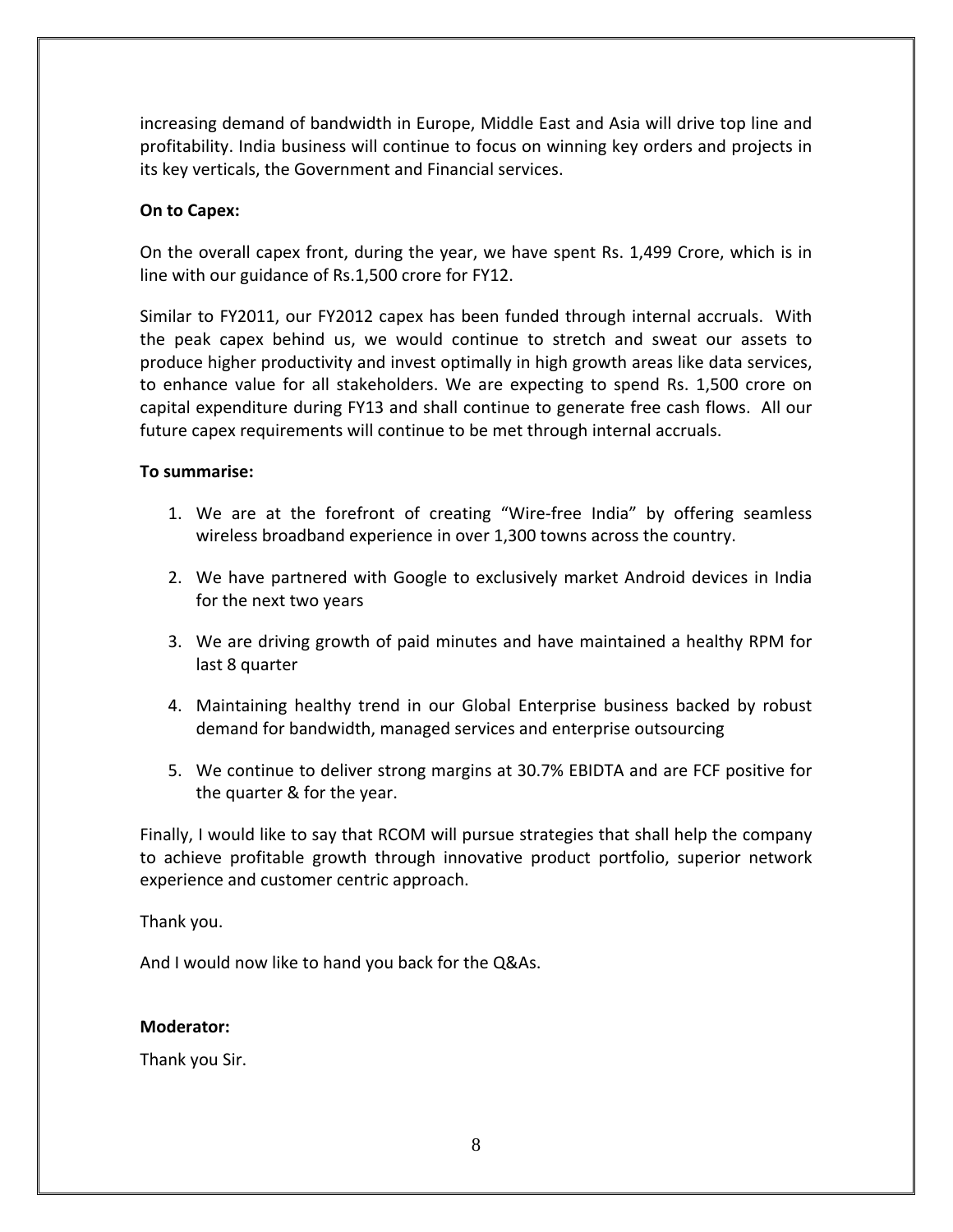We will open the call for Q&A. We request all of you to focus on key strategic and business issue. We also request each participant not to ask more than two questions and provide an opportunity to call the participants to interact with the management.

Participants, now if you wish to ask any questions, please press \*1 on your telephone keypad and wait for your name to be announced.

First in line, we have Shobhit Khare from Motilal Oswal Securities. You may go ahead please.

#### **Mr. Shobhit Khare:**

Good afternoon, Sir, and many thanks for the opportunity. First, I wanted to understand that, if we adjust for tower revenue then did we see an increase in wireless RPM on a QoQ basis? Secondly, there is a lot of variation in the operating cost across line items. Could you clarify if there is some restructuring being done here or what else is the reason? And lastly the depreciation cost has again seen a decline. The gross block is now nearly Rs. 1 lakh crore but the quarterly depreciation is less than Rs. 1,000 crore. So is this run‐rate sustainable or we should see a higher depreciation to gross block going forward?

#### **Mr. Arvind Narang:**

On the line items of P&L which you have asked, the higher deviation or variation is basically in the network operating cost, which has increased by Rs. 342 crore or up by 23%. Shobhit, there has been a year‐end maintenance pay out for wireless and for the Global Enterprise business which generally happens in Q4. Even in the last quarter of the previous fiscal year i.e. Q4 FY11, the network operating cost was higher by around Rs. 300 crore. Due to the same reason the network operating cost in this quarter is higher as well.

The depreciation is in line with the last quarter. It is down by about Rs. 8 crore. If you look at the notes to accounts mentioned in the quarterly report, based on the MCA guidelines and approvals which we have received, the useful life of towers has now

9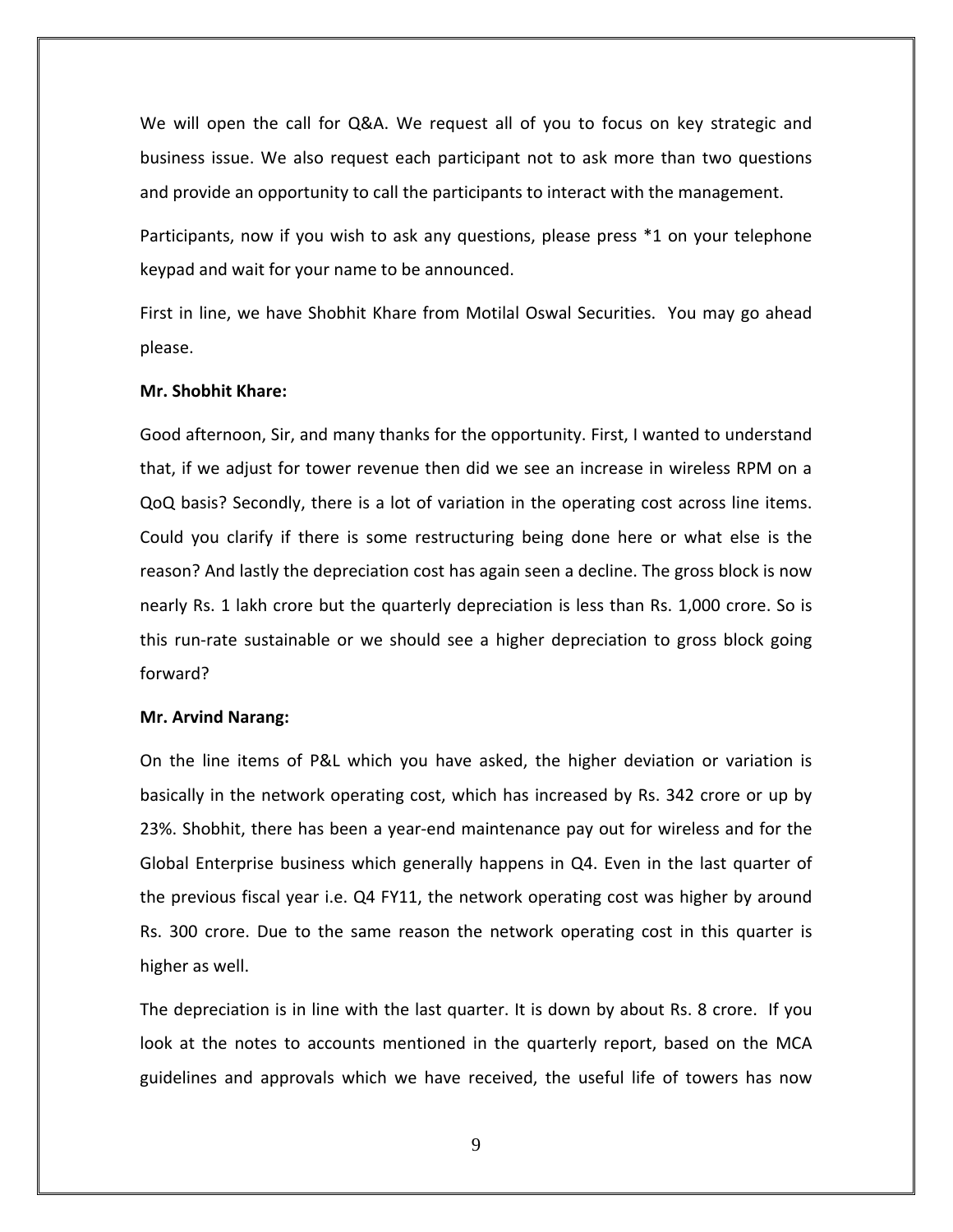been changed to 35 years. This is in line with the other major Infrastructure and Tower companies. We have also aligned the RITL policy of depreciation to straight line method as followed by the parent company, RCOM. Due to this effect, depreciation in Q4 is in‐ line with the Q3 depreciation and likely to remain in this range going forward.

## **Mr. Shamik Das:**

Regarding RPM, you will see that the wireless business is delivering rock solid RPM for the last 8 quarters, which is 43.6 paisa in this quarter and we have continued to maintain the RPM primarily focusing on the growth of the paid minutes over a period of time. This has also helped us to grow the revenue quarter on quarter and also deliver a healthy margin. We are focusing on wire‐free India, and the data revenue, which at about 20% is contributing highest in the industry.

## **Mr. Shobhit Khare:**

Okay Sir, thanks a lot and all the best.

## **Moderator:**

Thank you, Sir. Next in line we have Anirban Roy from Morgan Stanley. You may go ahead please.

## **Mr. Anirban Roy:**

Thank you for the opportunity, Sir. What was the 3G ARPU in the data business this quarter? Why has the deferred taxes sharply increased?

# **Mr. Shamik Das:**

Anirban, we do not separately provide 3G ARPU. We have a very large data network of 3G, HSD and 1x. We have the highest 3G active customer base in the industry at about 3.2 million within a very large number of data users. We continue to track our consumption of data and voice and how that portfolio mix is improving quarter on quarter.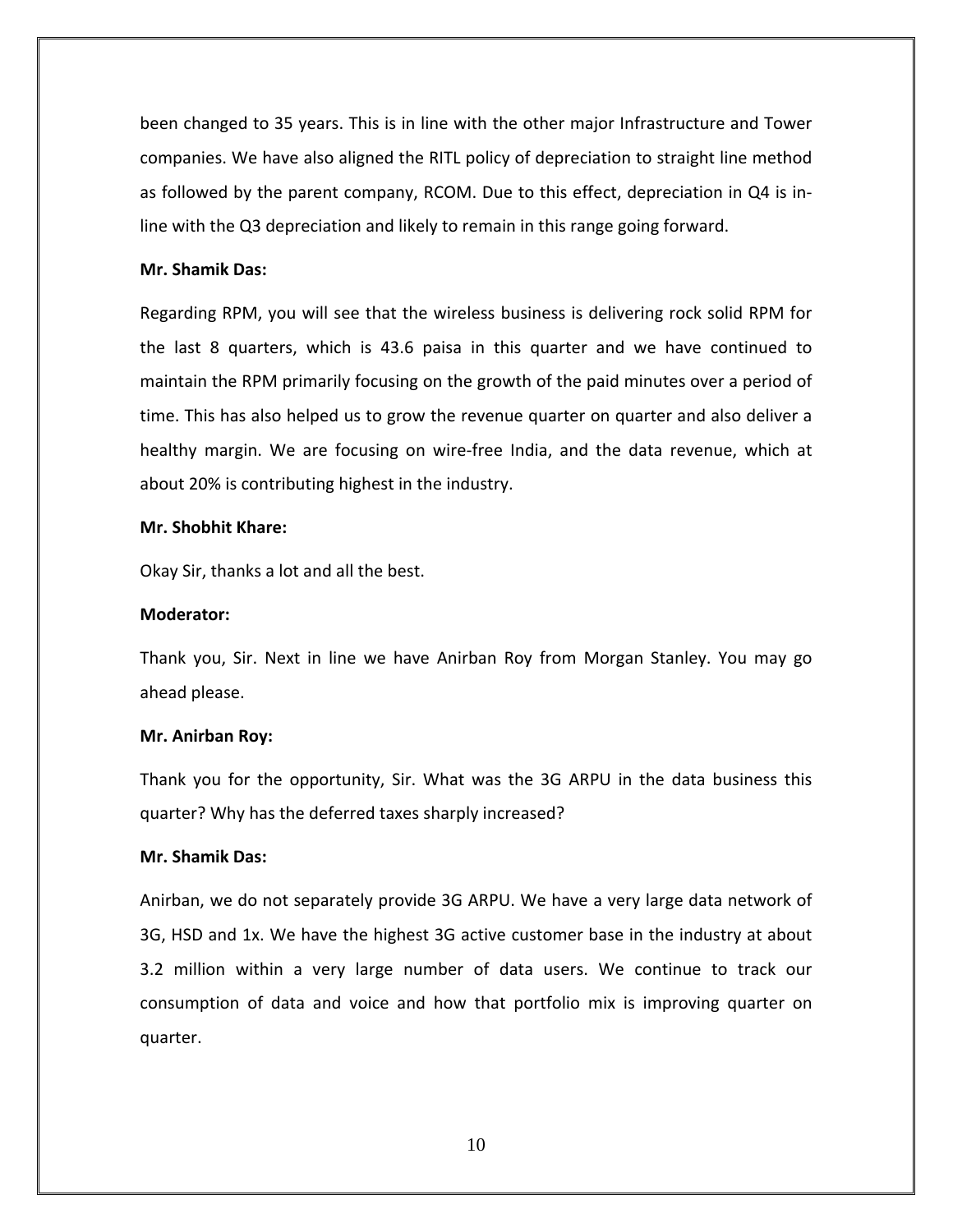## **Mr. Anirban Roy:**

What is the non-voice percentage of your overall revenue?

## **Mr. Shamik Das:**

Non‐voice revenue constitutes ~20% to our total revenue.

#### **Mr. Anirban Roy:**

Okay, so the run rate of 20% is maintained like the previous quarters you are saying.

# **Mr. Shamik Das:**

Yes.

## **Mr. Anirban Roy:**

Okay and the deferred tax, sir?

## **Mr. Arvind Narang:**

Deferred tax liability has increased on account of inter-company transaction. Deferred tax liability is required to be recognized in accordance with applicable accounting standard. While following the principle of prudence, deferred tax asset is not recognized.

#### **Mr. Anirban Roy:**

Okay. Thank you.

## **Moderator:**

Thank you Sir. Next in line we have Suresh Mahadevan from UBS. You may go ahead please.

## **Mr. Suresh Mahadevan:**

Good afternoon and thank you for the opportunity. I have a couple of questions. Firstly, there is a significant reduction in the shareholders equity, almost 10%, and correspondingly there is a significant reduction in the total fixed assets. Could you explain that? My second question is for Mr. Shamik Das. You have recently taken over as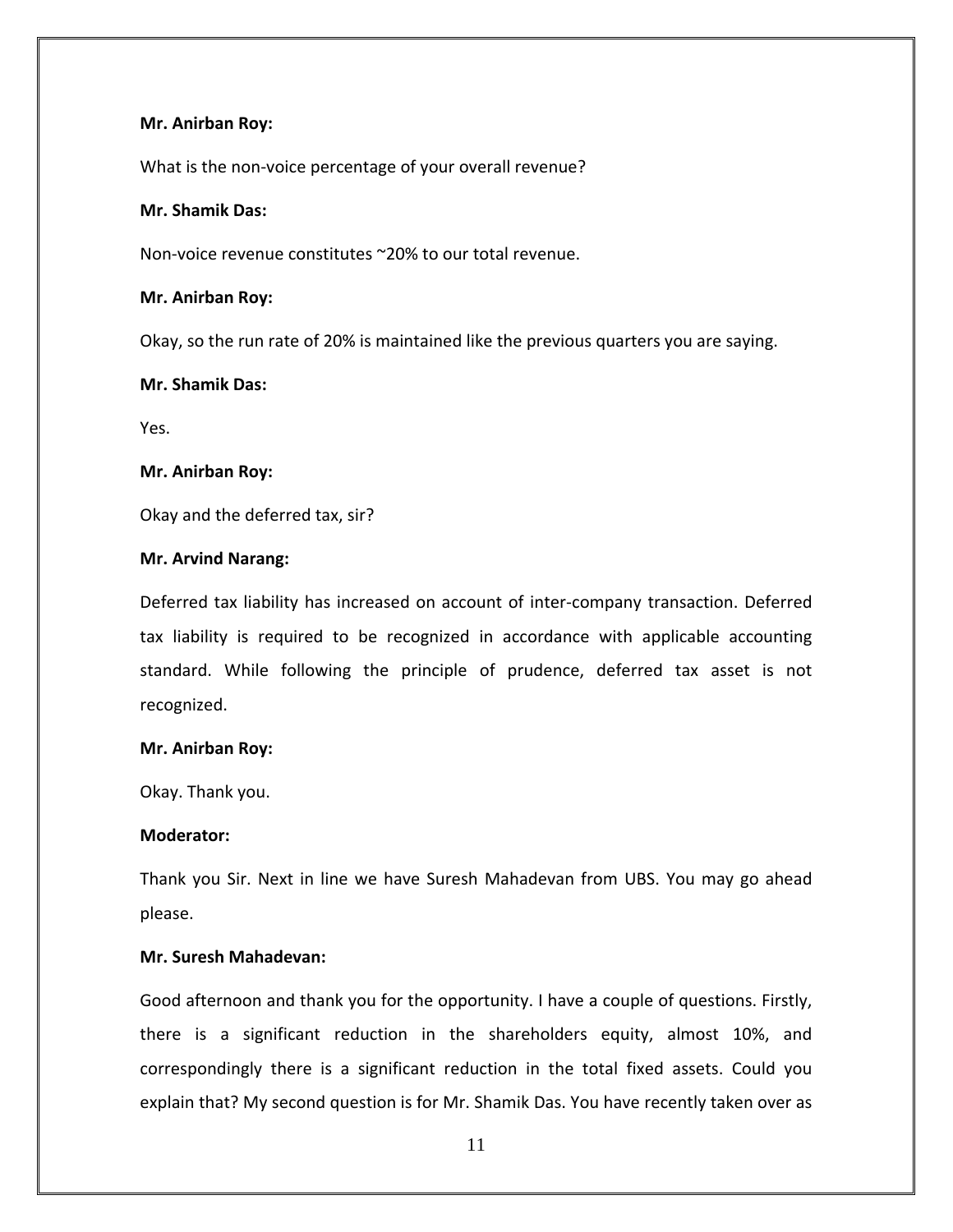the wireless head. I just wanted to hear the broad frameworks of your strategy, how you plan to grow wireless revenues, knowing that this quarter has been quite a promising start. Thank you.

## **Mr. Shamik Das:**

Suresh, coming first on the wireless strategy part; as a strategy to make a wire‐free India RCOM has taken significant steps. We cover more than 1,000 HSD towns, 333 plus 3G towns, and almost 20,000 towns on 1x through our seamless data coverage. In 3G network, our active customer base is growing. So as a strategic initiative we continue to drive a consumption growth in the consumption applied minutes quarter on quarter, which is keeping the RPM stable and steady We then focus on the growth of data revenue. We believe, where the voice is today, the data needs to go there. We are seeing a consumption pattern which is seamlessly migrating the consumption of data relating to entertainment, commercial application, education and others to the mobile devices. Simultaneously, we are developing the device ecosystem through our network. We are first in the industry to launch the proprietary tabs. We have launched 3G tab as well as the CDMA tab. The growth of smartphone is taking place exponentially across, and Reliance is working on developing this device ecosystem further to increase consumption of both voice minutes as well as data to enhance and grow the revenue.

#### **Mr. Arvind Narang:**

Suresh, as given in notes to accounts, there has been a decrease in reserves by approximately Rs. 3,200 crore largely due to foreign exchange variations of about Rs. 1,572 crore charged to P&L and withdrawn from reserves; withdrawal from reserves on account of receivables (including, in particular, dues from telecom operators whose license are cancelled, pursuant to the supreme court order) of Rs. 1,107 crore; withdrawal from reserves of Rs. 651 crore of deferred tax liability on account of inter‐ company transactions, and other withdrawals.

#### **Mr. Suresh Mahadevan:**

Okay. Thank you.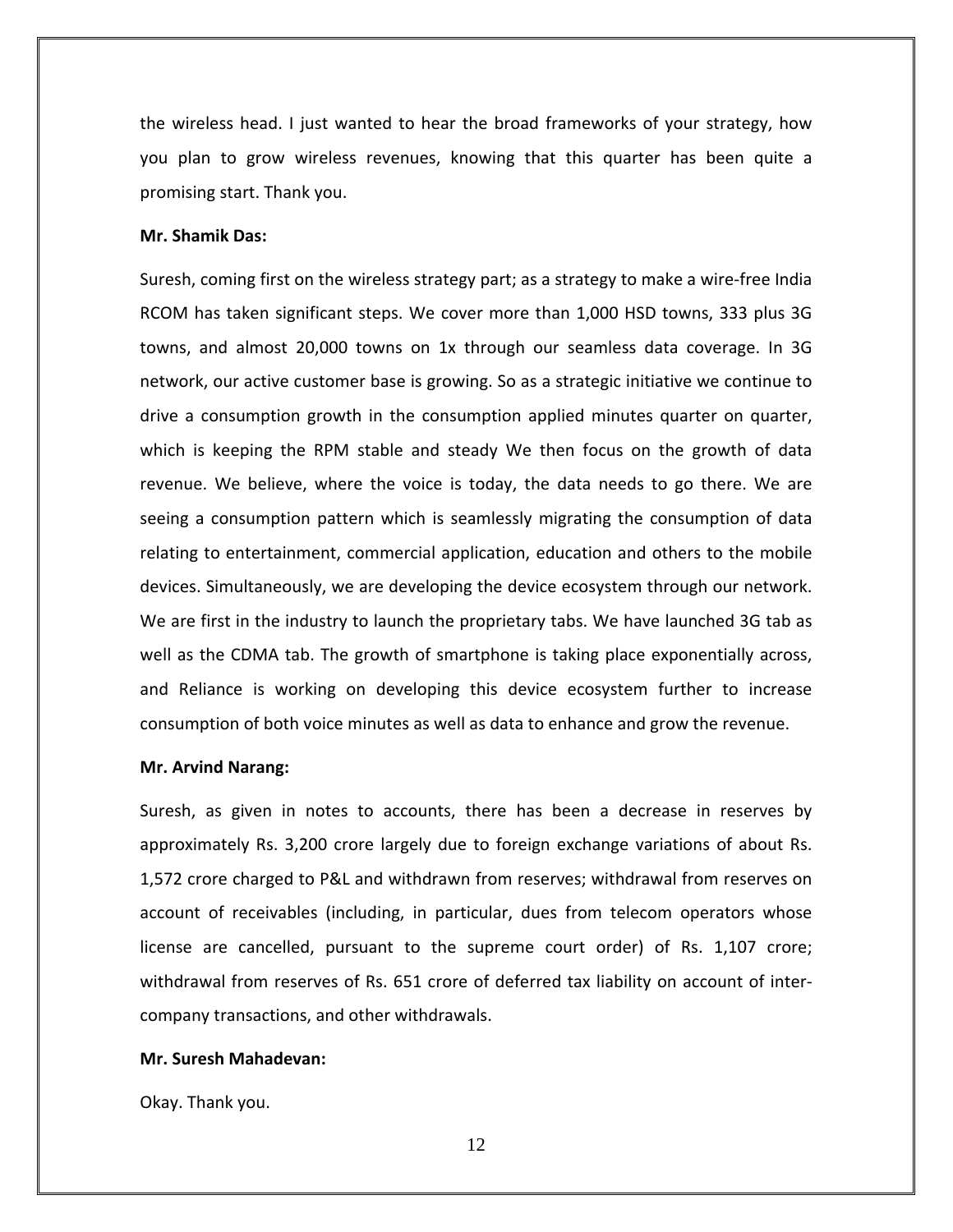## **Moderator:**

Thank you Sir. Next in line we have Srinivas Rao from Deutsche Bank. You may go ahead please.

## **Mr. Srinivas Rao:**

Hi, thank you very much. Your SG&A costs, not just for the quarter but during the entire year have trended down. Looking at the last eight quarter trend, and given the competitive intensity, please explain this downward movement in SG&A? Secondly, please explain the tax and the minority adjustment happened in this quarter. Finally, the depreciation for the Global Enterprise business seems to have come down sharply in Q4. Please explain the same.

## **Mr. Arvind Narang:**

Let me take the first one on your tax. There are certain provisions of earlier tax liabilities which are no longer required, as the assessment is completed. Hence it has been reversed. On your question on minority interest; as part of our global business restructuring one of the overseas subsidiaries has consolidated its holding in its step down subsidiary resulting in the reduction in the proportionate shares held by the minority, which is a gain of around Rs. 119 crore.

#### **Mr. Sanjay Behl:**

On SG&A cost, over the last three or four quarters the quality of our customer additions have been improving month on month and that has led us to have a higher quality of customers coming on our network.

## **Mr. Srinivas Rao:**

Fair enough. Thank you.

## **Moderator:**

Thank you, sir. Next in line we have Rajiv Sharma from HSBC. You may go ahead please.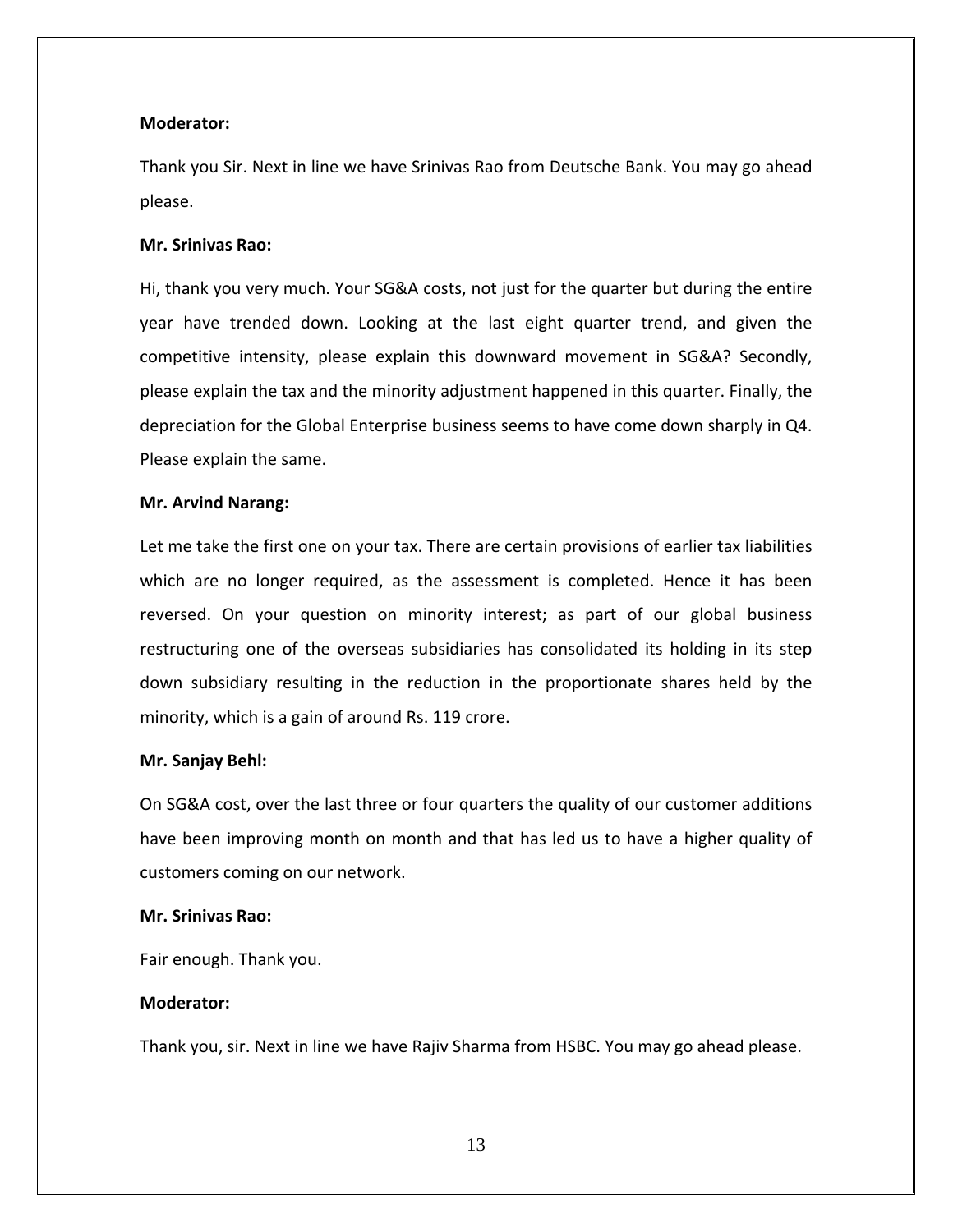#### **Mr. Rajiv Sharma:**

Hi. I have couple of questions. Firstly, can you help us with your capex guidance for the coming year? Secondly, the network maintenance charge which is there in Q4 both this time and last year, is this something which is going to be recurring always in the fourth quarter and can you just help understand why we don't as a accounting method spread it or amortize it over all four quarters every fiscal if it is a known cost every year?

#### **Mr. Punit Garg:**

On the first one i.e. capex, Rajiv, as we shared earlier in the speech, our capex guidance for next year is in line with the last year, we would be spending around Rs 1,500 crore largely for our network capacity improvement, quality improvement, data services penetration and our Indian data centres.

#### **Mr. Arvind Narang:**

On your question on the network cost, yes it has been there in the previous year as well as in this year, but if you look at previous quarters, 8‐10 quarters on an average basis, our network cost has been in the range of around Rs. 1,500 crore. There is some variation among quarters which is likely to be there. It also depends on certain agreements with the vendors or our other partners based on the SLAs which they need to adhere to. So certain payouts are variable in nature and can happen based on the agreement that is there between the parties.

#### **Mr. Rajiv Sharma:**

Thank you Sir. My next question is a follow‐up question on the TRAI recommendations. From an RCOM perspective what is it that you are not happy with the TRAI recommendations, means which are the aspects? And will you even consider participating for additional spectrum of at least one block of 1.25MHz in areas to go up to 6.2MHz?

14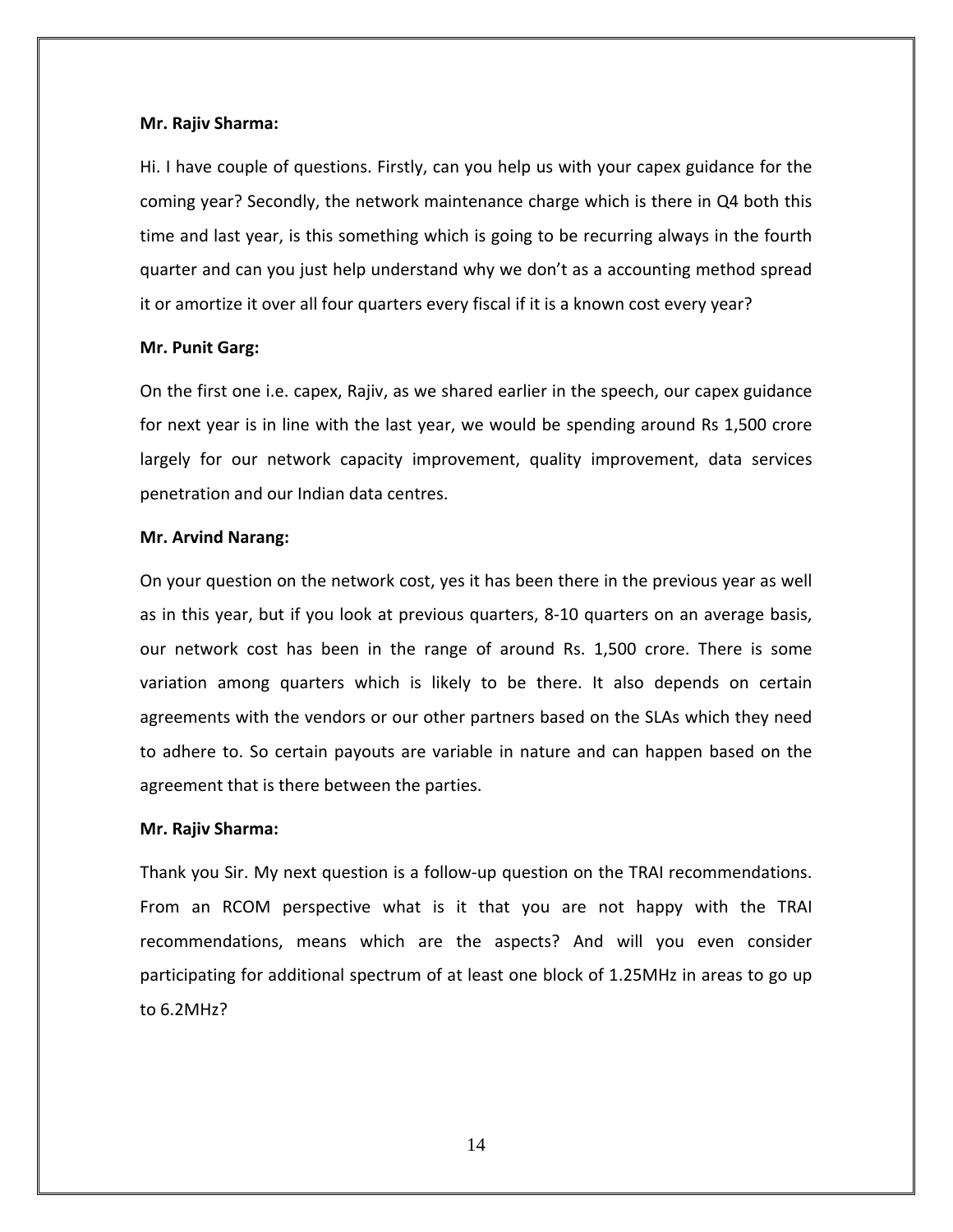## **Mr. Punit Garg:**

Rajiv, RCOM's views on these recommendations have been expressed through AUSPI and our response to the TRAI's consultation on the subject is available in the public domain. We are constructively engaged in the consultation process and we do hope that the outcome is going to be forward looking and positive for both, the consumer and the telecom sector. We look forward for a level playing field with equality for all operators and thus removing distortions in various areas involved in the past. We would like to mention that at this stage, these are recommendatory in nature and a final decision will be taken by DoT and Empowered Group of Ministers. So let's wait for that.

## **Mr. Rajiv Sharma:**

Sir, last question; did I hear correctly that currently your accounting life for tower assets is 35 years and if you can also help me with your 3G BTS numbers?

## **Mr. Arvind Narang:**

If you look at the notes to accounts we have mentioned there that RITL has provided depreciation in its Standalone Accounts on telecom towers at 2.72% under straight line method over the useful life of the asset, and this is in line with other major infrastructure and tower companies.

## **Mr. Punit Garg:**

Our 3G BTS sites are over 11,200.

## **Mr. Rajiv Sharma:**

Is this is pure 3G, and does not include CDMA high speed?

## **Mr. Punit Garg:**

Yes, these are just 3G sites.

## **Mr. Rajiv Sharma:**

Thank you Sir, thank you very much.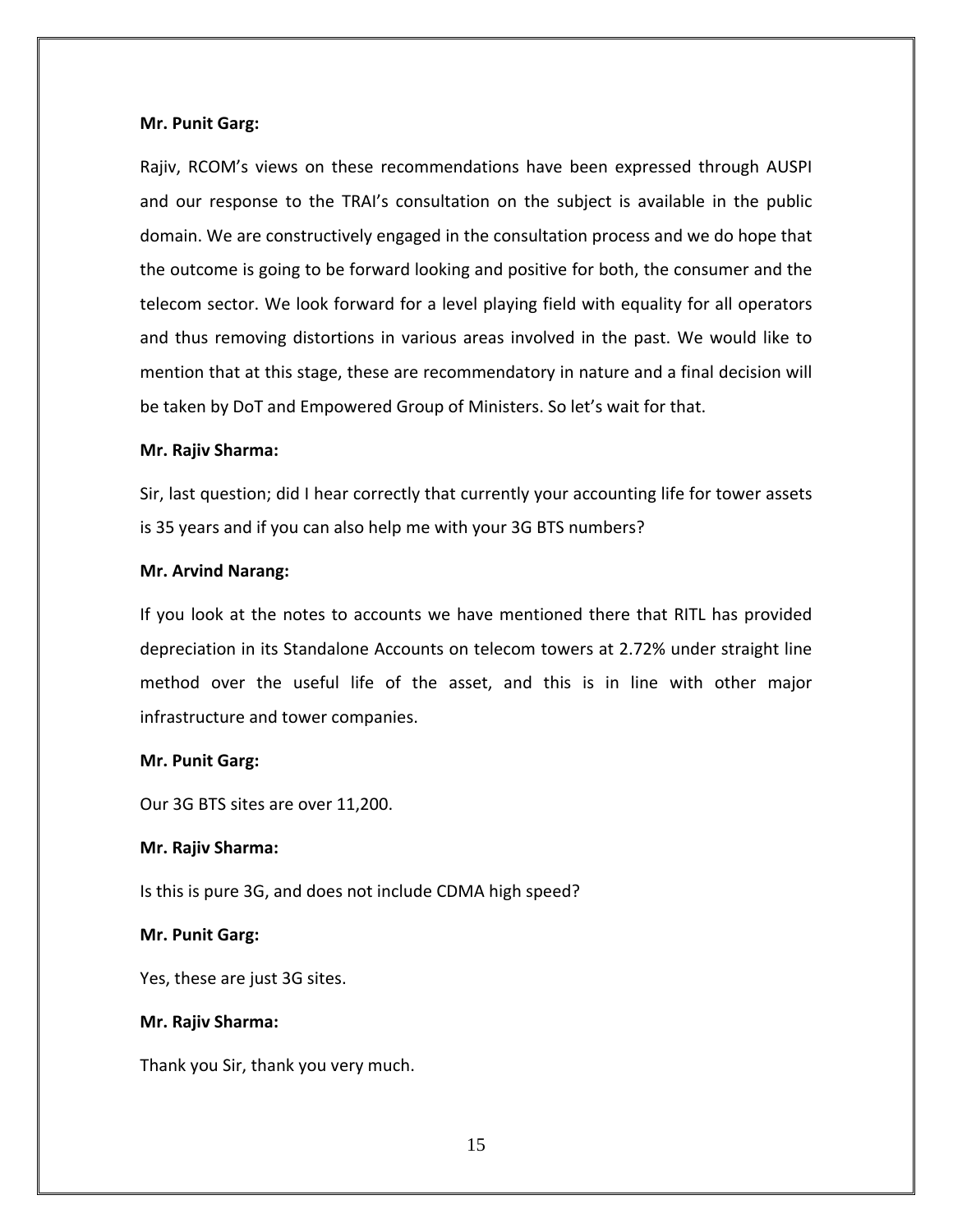#### **Moderator:**

Thank you Sir. Next in line, we have Sachin Salgaonkar from Goldman Sachs. You may go ahead please.

## **Mr. Sachin Salgaonkar:**

Hi, thank you for the call. Sir I have two questions. Firstly, in the previous conference calls you had mentioned that there were ongoing discussions with Reliance Industries on potential tower sharing or maybe fiber optic sharing. Please provide an update on that. Secondly, is there any particular reason why you are looking at Singapore in specific for listing of your undersea cable business? Thank you.

#### **Mr. Punit Garg:**

On your first one; as mentioned before, we continue to engage with all the operators including Infotel. As and when we sign a contract and if it is allowed by the customer we would certainly announce it. To answer your second question; the subsea cable business is being evaluated to be listed in Singapore. We are planning to do it through a business trust under Singapore law and a business trust which is formed under Singapore law has to be listed in Singapore itself.

#### **Mr. Sachin Salgaonkar:**

Okay, Sir. Thank you.

## **Moderator:**

Thank you, Sir. Next in line we have Reena Verma from Merrill Lynch. You may go ahead please.

## **Ms. Reena Verma:**

Hi, thank you very much for the call. I have a couple of questions. Firstly, a follow‐up on your undersea cable listing plans. Why do you think this is a good time to list the business? Did you have preliminary discussions on valuations? Please outline for us what is driving this decision, because there hasn't been such a listing in many years? I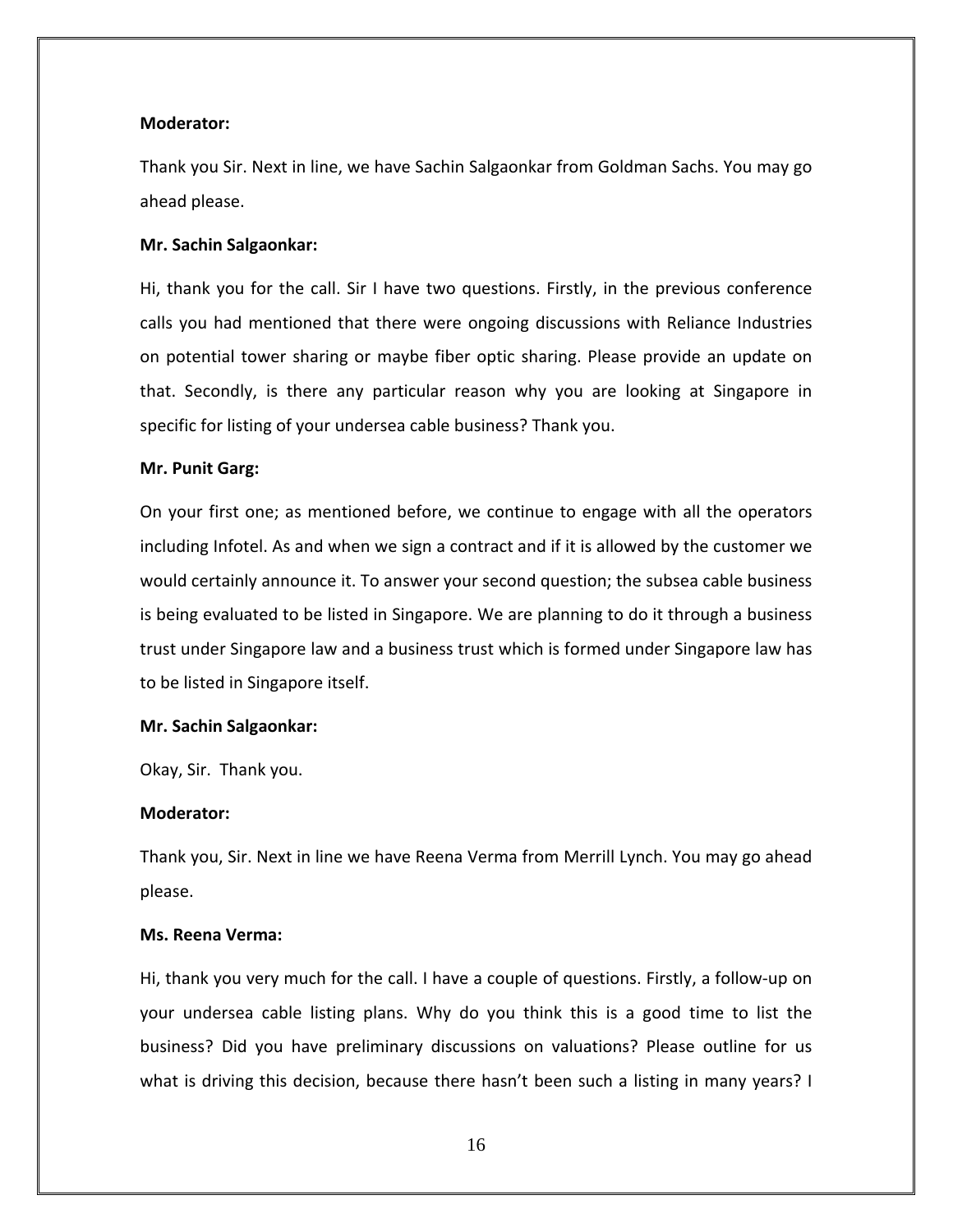also wanted to understand your assessment of investor appetite and your timeframe for executing this transaction.

#### **Mr. Punit Garg:**

Reena, we are evaluating a potential IPO of our Subsea Telecommunication Infrastructure Network business. In the evaluation process we go through the investors' appetite which also decides the timing. As you rightly said, there are fewer listed companies giving good yield. We would be able to say more on this when we decide to proceed with this transaction. However, our objective is very simple. We believe that this business has matured and stabilized in its income over the years and it would be a good and attractive offer for investors because the proceeds of it would help us to reduce our debt as well as the high interest cost.

#### **Ms. Reena Verma:**

Punit, thank you for that. A quick follow‐up, what kind of long term free cash yield you think this business can generate?

#### **Mr. Punit Garg:**

It would be in line with other telecom companies; if not better it would be in line with the other telecom companies as business trusts are listed on Asian stock exchanges.

#### **Ms. Reena Verma:**

Okay. Thanks.

#### **Moderator:**

Thank you Sir. Next in line we have Rama from Daiwa. You may go ahead please.

#### **Mr. Rama Maruvada:**

Hi, good afternoon. I have two questions. Firstly, with regards to your debt on the balance sheet, what percentage of the foreign currency debt is hedged? What is the composition of this debt? Is it all in US dollars? The second question is; what is driving the movement in the total fixed assets that have reduced by approximately Rs. 3,500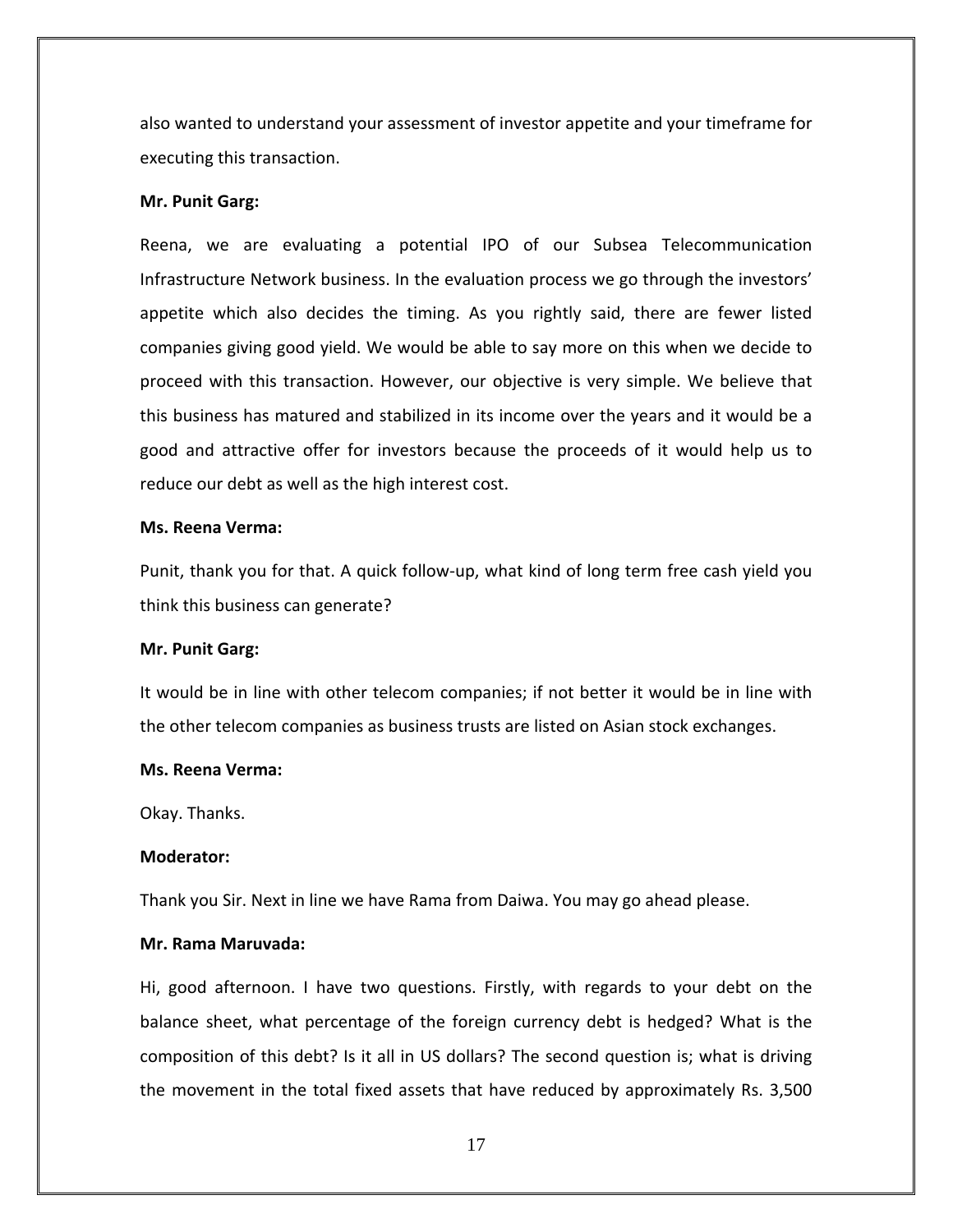crore from Q3 to Q4? Is it only because of the rupee that has strengthened in the last quarter, as mentioned in your notes or is there anything else? Thank you.

## **Mr. Arvind Narang:**

Yes, the foreign currency loan is largely in US dollars. We have a dynamic hedging policy and accordingly based on the framework and the outlook we take calls on that. The movement in foreign currency loan is mainly due to the foreign exchange movement as mentioned in the notes to accounts. Also, the movement in Gross Block is largely on account of foreign exchange movement only.

## **Mr. Rama Maruvada:**

Okay, so since in this quarter we saw rupee actually depreciating, will the foreign currency loan actually move up by next quarter, if that continues to be the case?

#### **Mr. Arvind Narang:**

Yes, the same can be correlated even with Q3.

#### **Mr. Rama Maruvada:**

Okay, understood. Thank you very much.

## **Moderator:**

Thank you Sir. Next in line we have follow‐up question from Srinivas Rao of Deutsche Bank. You may go ahead please.

## **Mr. Srinivas Rao:**

Thank you. I have two questions. You mentioned in the opening comments about exclusive arrangement with Google for Android. What is exclusive about the arrangement, as we can see fairly large step‐up in marketing on that? Secondly, do you have any ICR arrangements with any other player in the sector for data or voice roaming?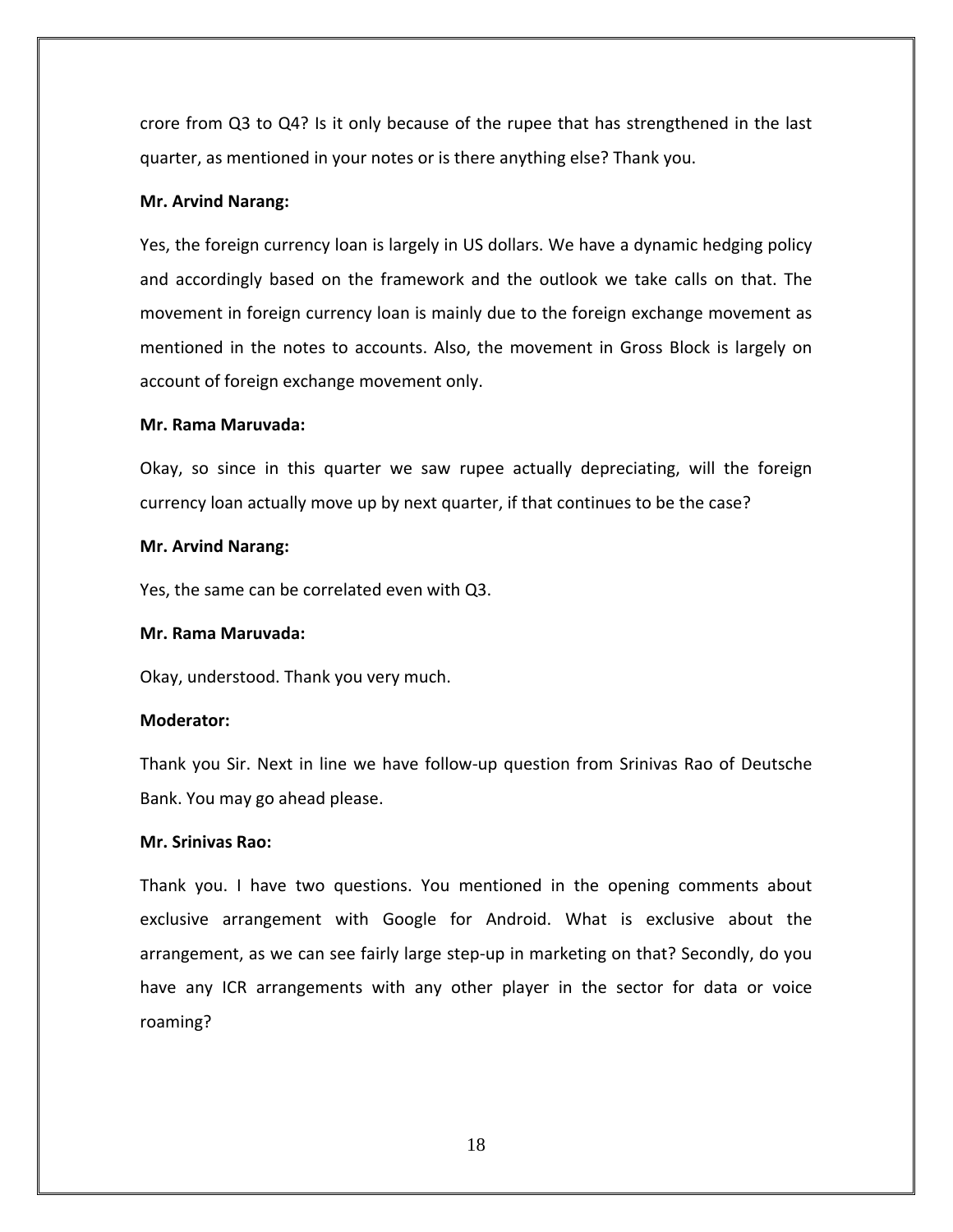#### **Mr. Sanjay Behl:**

Okay, on the first question on exclusivity with Android; the exclusivity is to market any Android services/applications in Indian market for a period of 2 years from now, which will include some of the lead devices that Android decides to work with, Google certified devices, with any vendor across the world. For example, to be specific, if Google Android decides to work with Samsung to launch a new device called Nexus, then RCOM will have exclusive marketing rights for that particular device and distribution in India. So for the entire operating software as well as any lead device that Android or Google certifies for launch in India, the marketing rights are with Reliance Communications. It does involve certain give and take and the give and take is in terms of promoting the Android platform in India on behalf of Reliance, and from Android perspective it involves developing a few applications which are customized only for Reliance ecosystem and are housed on Reliance phones. So there are some give and takes in terms of the ecosystem that we will develop as developers with Android system.

#### **Mr. Srinivas Rao:**

Thank you. This is helpful, Sir.

#### **Moderator:**

Thank you Sir. Next in line, we have a follow‐up from Rajiv Sharma from HSBC. You may go ahead please.

#### **Mr. Rajiv Sharma:**

Hi. My question is for Mr. Punit Garg. Sir, with the TD-LTE launch by Bharti and its recent Qualcomm partnership, and also after a lot of market checks, all the players are increasing their investment in fiber. For RCOM, the fiber with tower assets has been one of their forte, but the capex has not been significantly on the higher side for the last couple of years. So do you see lot of your competitors catching up on fiber, and with your current capex allocations not being towards fiber, would this advantage get narrowed down over the next 12‐18 months?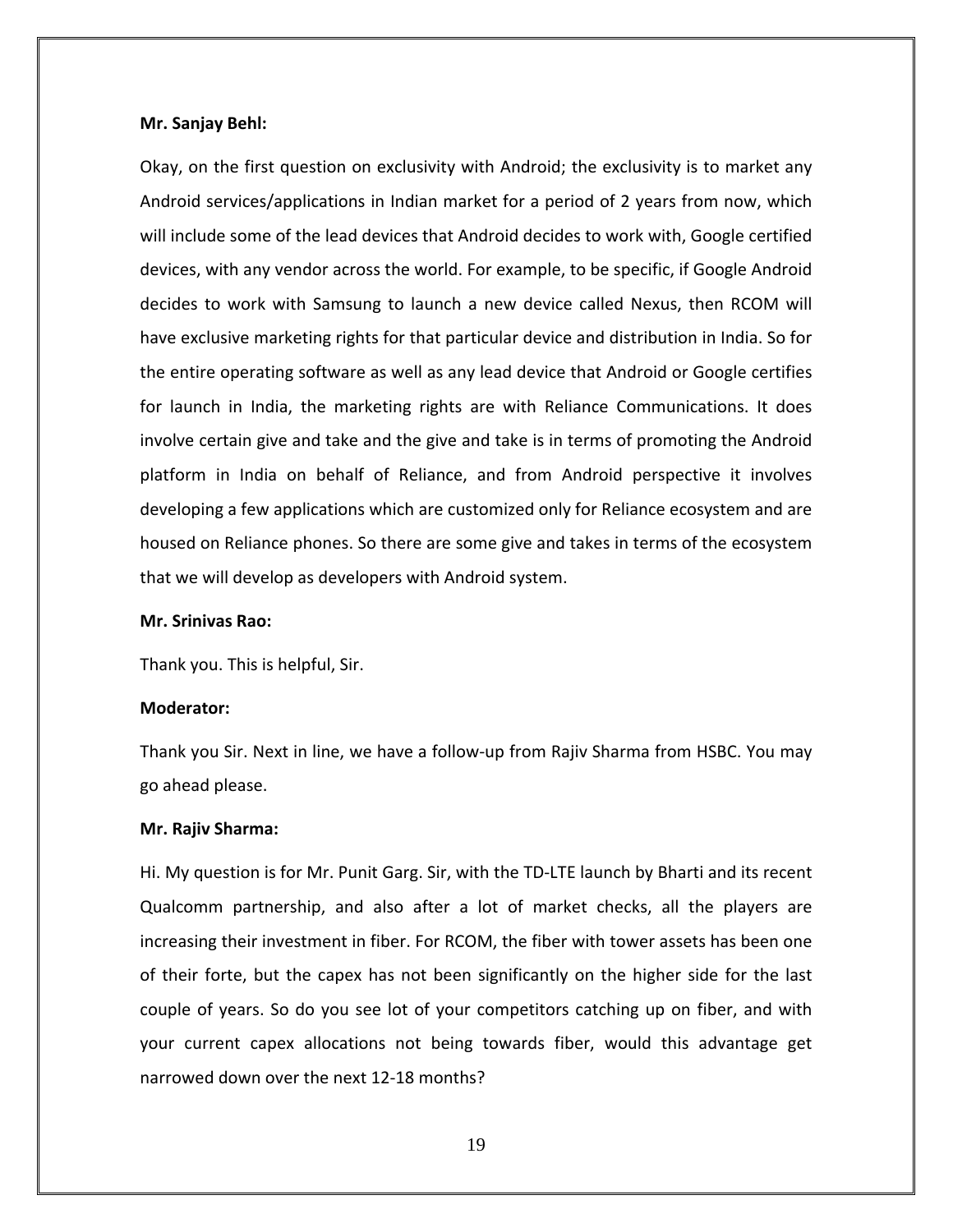#### **Mr. Punit Garg:**

Rajiv, we all know that the ecosystem of 4G is still evolving. Operators are still looking at their business case and justifying what they have to spend. We certainly stand at an advantage over there. Also, most of these operators who have the licenses with them are in active engagement with us and they are discussing opportunities of infrastructure which includes our towers as well as the fiber. I think that all these operators are at least three ‐ four quarters away from launching their services and keeping their network readiness. And, as these operators get ready one would certainly see those advantages flowing into our revenues as well.

The whole pie of wireless data today i.e. 3G, is very modest. This pie would grow based on the customer requirement. Most of these customers are the entry customers not looking at 30/40/100 Mb of speed. It is important to take the entry barrier away from the lowest cost, number one the dongles or devices which are available, and second, there should be affordable data plan along with that. Only some of the high end customers just for the convenience sake might take and try some of the 4G downloads, but they do not know what to do with that speed and will that be consistent, because when you really look at what you use for your usual applications, what you do most of the time is, use something like 1/2/3 Mb kind of speed, unless and until you are uploading on some site and doing the file transfer, etc., which are mostly corporate or enterprise driven applications. The prime driver for our wireless business is going to be voice, and then the data would take off. It would take another 2‐3 years to build that broad‐basing of data. Our needs have to go up in terms of using very high speed and using that kind of space, and I think it is a challenging task to create a high speed backbone network or 4G networks. I think it has been challenging even for 3G. Other than Reliance I do not think anyone has that kind of backbone network which is fiber base BTS, and everyone is struggling in that space. To give that kind of experience to the user requires having an entire backend, and I think we are far away from that standing today. So I really do not see that as a competition or as a threat today and I believe that with the improvement in technology, 3G itself will have the capability going up to 45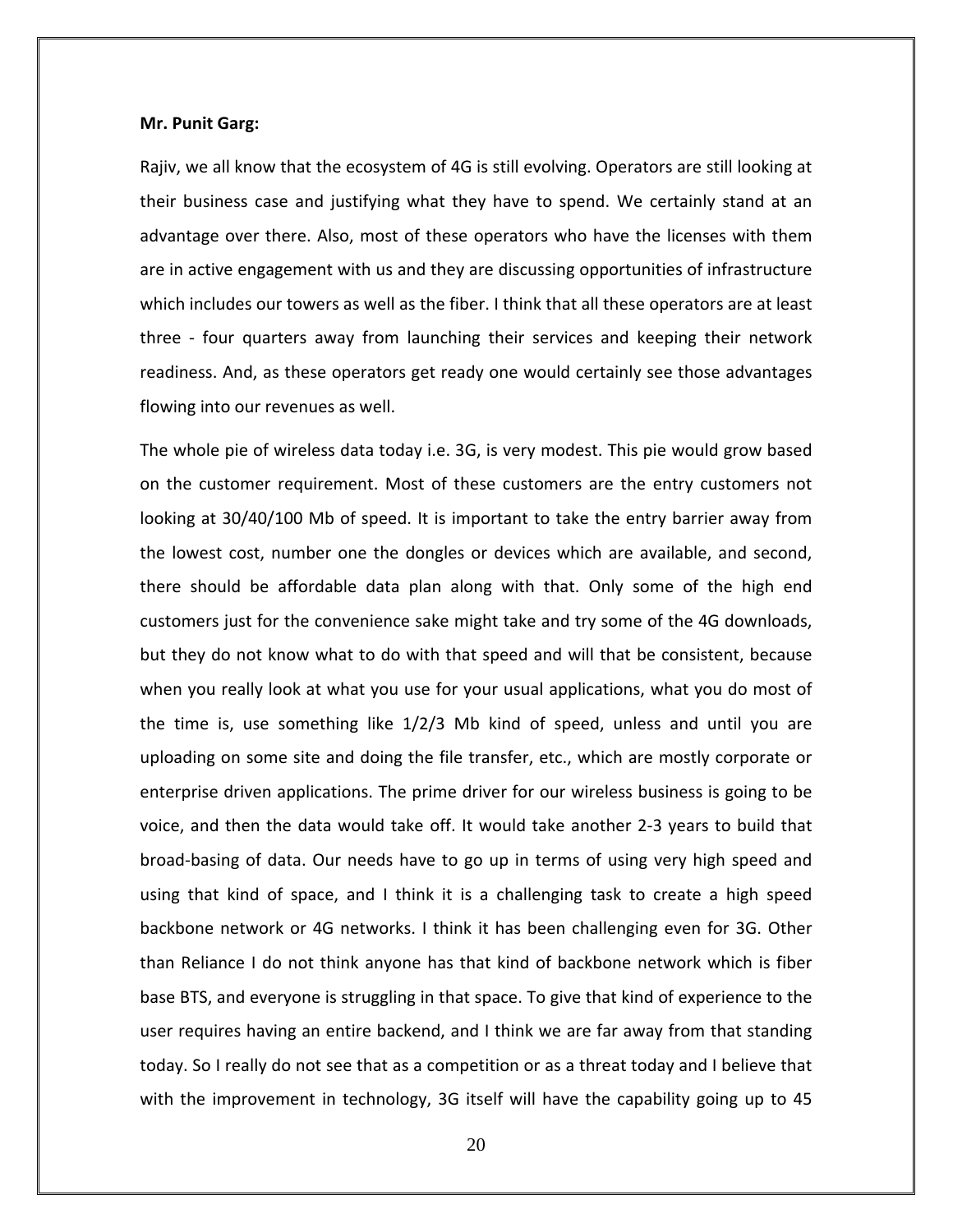Mb, which is almost comparable today to the 4G speeds. So I think, in the near future or in the next 2‐3 years, I believe that the priority is, how do we broad‐base the data users and how do we give them that experience by lowering the entry barrier rather than looking at it as a threat coming from the industry. And competition is always good, it's only going to grow the industry, it is only going to increase the users. That's our experience when we started even with Reliance, with the CDMA technology itself.

#### **Mr. Rajiv Sharma:**

Thank you Sir.

#### **Moderator:**

Thank you Sir. Next in line we have a follow‐up question from Reena Verma from Merrill Lynch. You may go ahead please.

#### **Ms. Reena Verma:**

Hi. Thank you again. I have a couple of housekeeping questions. Just on the housekeeping side, Arvind, can you once again please clarify what is the change in minority interest and which subsidiary has been restructured yielding that gain? On the Android exclusivity, I'm not very clear. Please help us understand that when Samsung, for example, launches a new phone, does it mean that Samsung cannot bundle it with any other operator and market it? What is your liability or your assessment of the liability on 900 MHz re-farming? And what is your most important goal for fiscal FY13? Thank you.

## **Mr. Sanjay Behl:**

I'm going to clear the Android question first. What you said is right. It cannot exclusively bundle with any other operator for a specified period of time in India and market it. That right is currently, as per the partnership contract, with Reliance.

## **Ms. Reena Verma:**

Yes, thank you very much.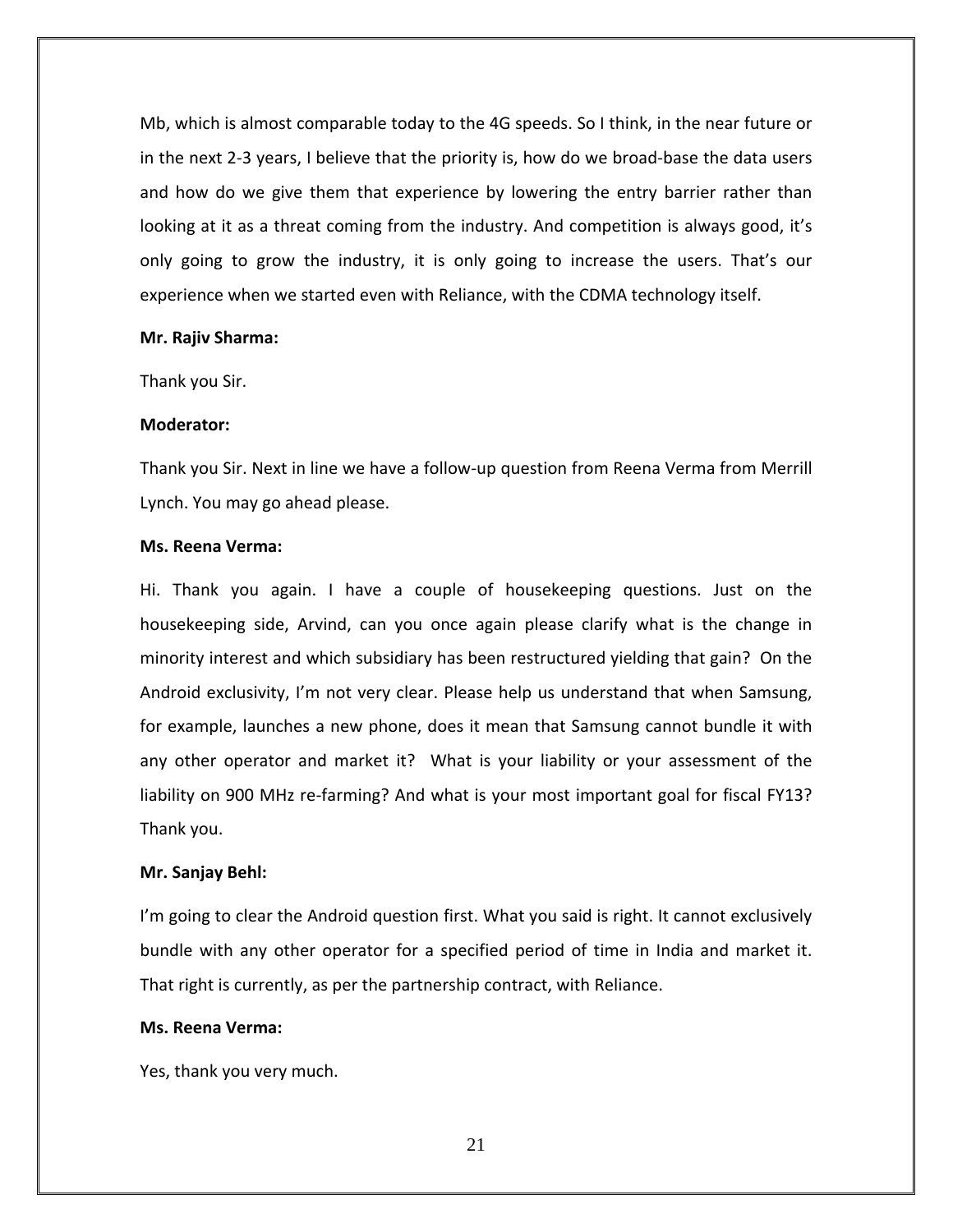#### **Mr. Punit Garg:**

Reena, let me take your question on the 900 MHz re‐farming. For RCOM, these are mainly category C circles and the cost of renewal of these would be minimal. These circles would come up for the earliest renewal in 2015, while rest of the circles will come for renewal only from 2021 onwards. We do not want to really speculate on the cost of renewal of these licenses based on the recommendations. The exact figure can only be arrived once the DoT accepts the recommendation on pricing of renewed Spectrum. For incumbents there are significant number of circles that are coming up for license renewal starting 2013‐14 itself and in most of them they hold spectrum in 900MHz. Thank you.

## **Mr. Shamik Das:**

And on your question on important goals for FY 2013, I would like to mention couple of points. We are looking towards not only revenue growth, but also a profitable growth. The organization continues to be free cash flow positive and we will grow the consumption led paid minutes and grow exponentially in data as well as grow as a part of our strategy of wire‐free India. Thank you.

#### **Ms. Reena Verma:**

Is there a hard revenue market share target?

# **Mr. Shamik Das:**

At this time, we will not be able to share further.

## **Ms. Reena Verma:**

Okay.

## **Moderator:**

Thank you Sir. There is a follow‐up question from Anirban Roy from Morgan Stanley. You may go ahead please.